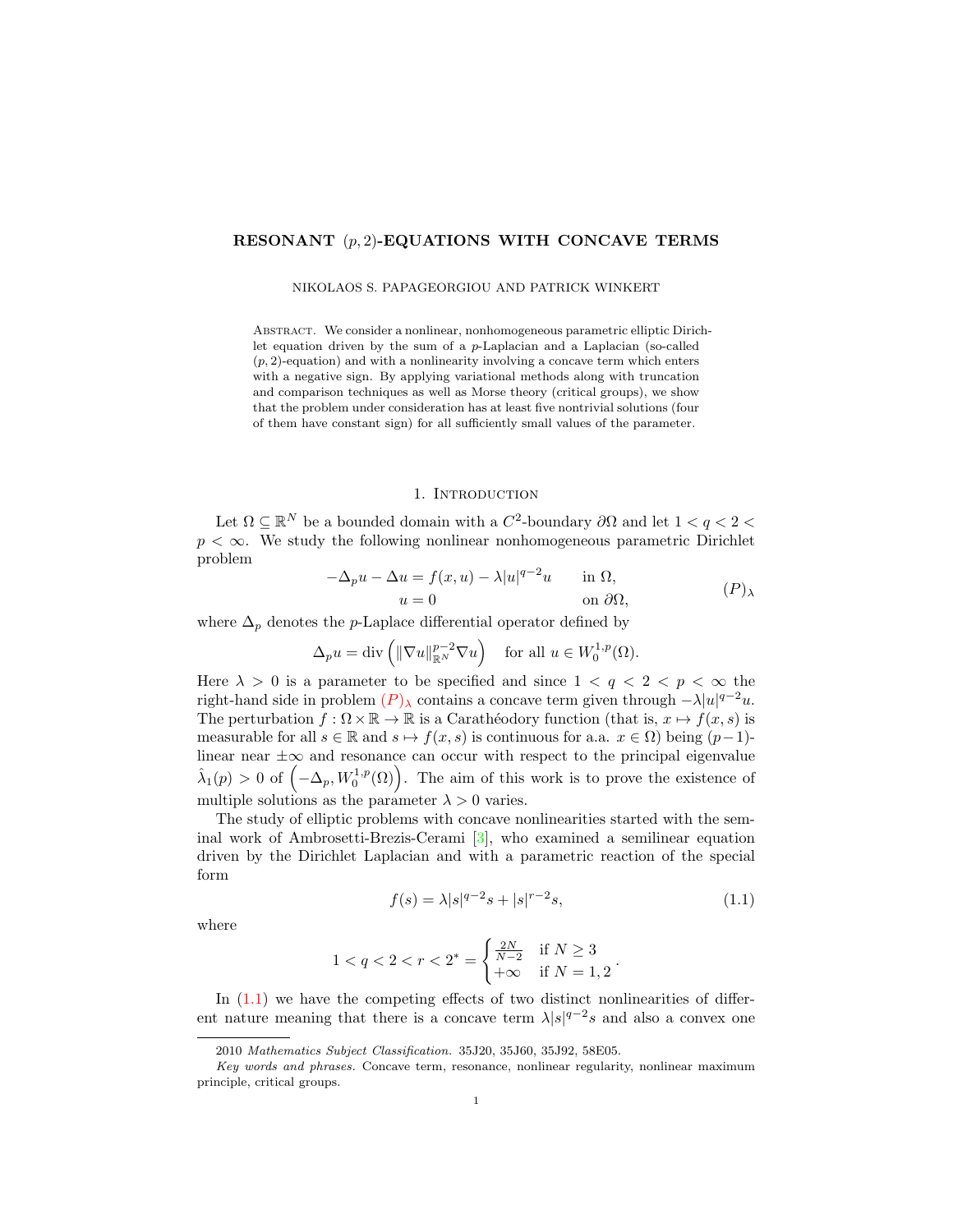$|s|^{r-2}s$ . The authors of  $|3|$  were interested to find positive solutions and proved that the problem has two positive solutions provided  $\lambda > 0$  is sufficiently small. Additional results for problems with combined nonlinearities as above were obtained by Bartsch-Willem  $[4]$ , Li-Wu-Zhou  $[17]$ , and Wang  $[24]$ . Extensions to equations driven by the Dirichlet p-Laplacian can be found in García Azorero-Peral Alonso-Manfredi [\[10\]](#page-16-4), Gasiński-Papageorgiou [\[12\]](#page-16-5), Guo-Zhang [\[13\]](#page-16-6), Hu-Papageorgiou [\[14\]](#page-16-7), and Marano-Papageorgiou [\[19\]](#page-16-8). In all of the aforementioned works, the parametric concave term enters in the reaction with a positive sign. In our problem  $(P)_{\lambda}$  $(P)_{\lambda}$  $(P)_{\lambda}$  the parametric concave term appears in the reaction with a negative sign. This produces a different geometry for the problem and therefore leads to a different multiplicity theorem. Semilinear problems with such a concave term were investigated by de Paiva-Massa [\[9\]](#page-16-9), Papageorgiou-Rădulescu [\[21\]](#page-16-10), and Perera [\[22\]](#page-16-11).

We mention that equations involving the sum of a  $p$ -Laplacian and a Laplacian (also known as  $(p, 2)$ -equations) arise in mathematical physics, see, for example, the works of of Benci-D'Avenia-Fortunato-Pisani [\[5\]](#page-16-12) (quantum physics) and Cherfils-Il'yasov  $[7]$  (plasma physics).

Our approach is variational based on critical point theory coupled with suitable truncation and comparison techniques as well as Morse theory (critical groups). In the next section, for the reader's convenience, we review the main mathematical tools that we will use in the sequel.

## 2. Preliminaries

Let X be a Banach space and  $X^*$  its topological dual while  $\langle \cdot, \cdot \rangle$  denotes the duality brackets to the pair  $(X^*, X)$ .

**Definition 2.1.** The functional  $\varphi \in C^1(X)$  fulfills the Palais-Smale condition (the PS-condition for short) if the following holds: Every sequence  $(u_n)_{n>1} \subseteq X$  such that  $(\varphi(u_n))_{n\geq 1}$  is bounded in R and  $\varphi'(u_n) \to 0$  in  $X^*$  as  $n \to \infty$ , admits a strongly convergent subsequence.

This compactness-type condition on  $\varphi$  leads to a deformation theorem which is the main ingredient in the minimax theory of the critical values of  $\varphi$ . A basic result in that theory is the so-called mountain-pass theorem.

<span id="page-1-0"></span>**Theorem 2.2.** Let  $\varphi \in C^1(X)$  be a functional satisfying the PS-condition and let  $u_1, u_2 \in X, \|u_2 - u_1\|_X > \rho > 0,$ 

$$
\max{\{\varphi(u_1), \varphi(u_2)\}} < \inf{\{\varphi(u) : \|u - u_1\|_X = \rho\}} =: m_\rho
$$

and  $c = \inf_{\gamma \in \Gamma} \max_{0 \le t \le 1} \varphi(\gamma(t))$  with  $\Gamma = \{ \gamma \in C([0,1], X) : \gamma(0) = u_1, \gamma(1) = u_2 \}$  $u_2$ . Then  $c \geq m_\rho$  with c being a critical value of  $\varphi$ .

In the analysis of problem  $(P)_{\lambda}$  $(P)_{\lambda}$  $(P)_{\lambda}$  in addition to the Sobolev space  $W_0^{1,p}(\Omega)$  we will also use the ordered Banach space

$$
C_0^1(\overline{\Omega}) = \left\{ u \in C^1(\overline{\Omega}) : u \middle|_{\partial \Omega} = 0 \right\}
$$

and its positive cone

$$
C_0^1(\overline{\Omega})_+ = \left\{ u \in C_0^1(\overline{\Omega}) : u(x) \ge 0 \text{ for all } x \in \overline{\Omega} \right\}.
$$

This cone has a nonempty interior given by

$$
\operatorname{int}\left(C_0^1(\overline{\Omega})_+\right) = \left\{ u \in C_0^1(\overline{\Omega}) : u(x) > 0 \,\,\forall x \in \Omega, \text{ and } \frac{\partial u}{\partial n}(x) < 0 \,\,\forall x \in \partial\Omega \right\},\
$$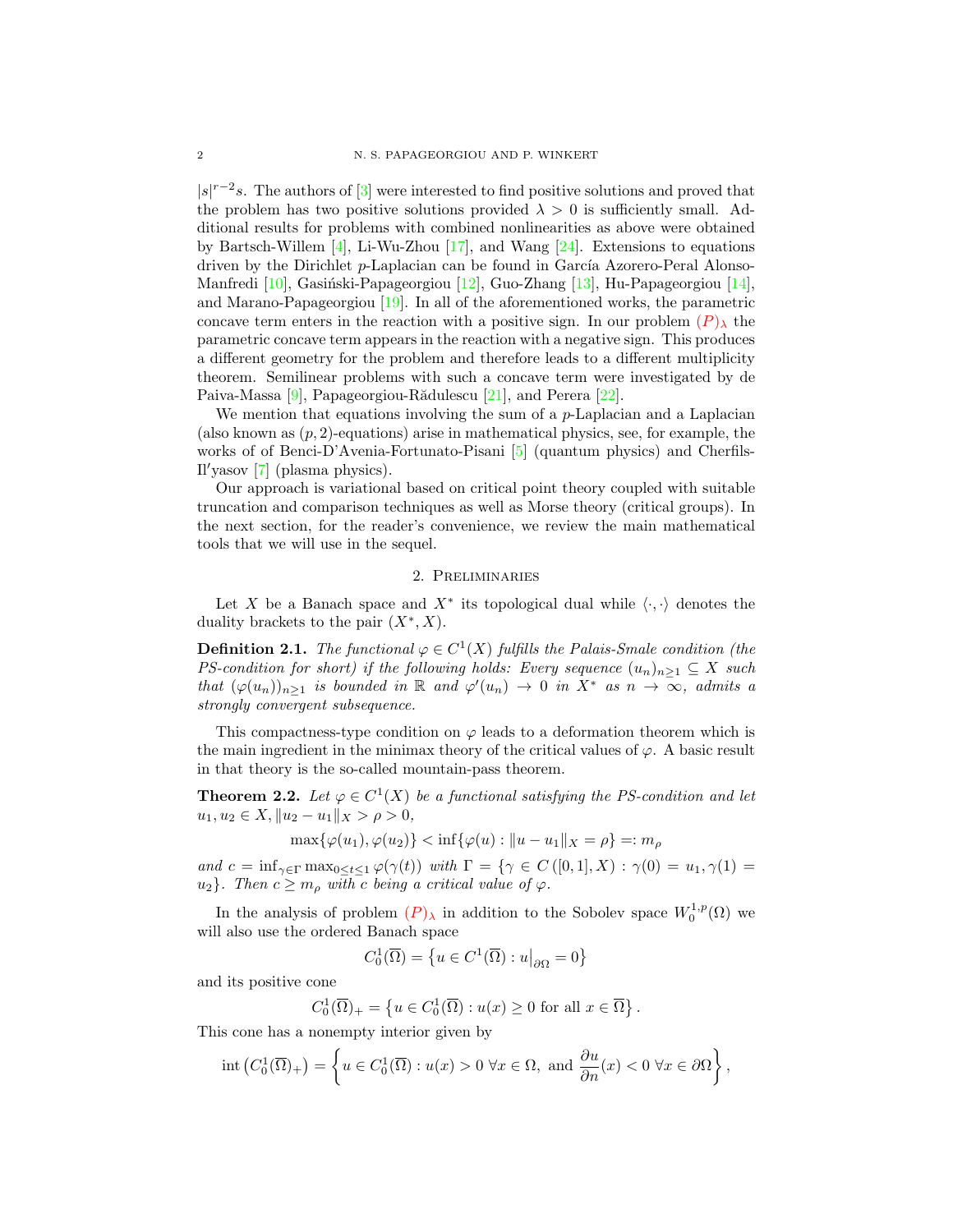where  $n = n(x)$  is the outer unit normal at  $x \in \partial \Omega$ .

Throughout this paper we denote the norm of  $W_0^{1,p}(\Omega)$  by  $\|\cdot\|_{W_0^{1,p}(\Omega)}$  and thanks to the Poincaré inequality it holds  $||u||_{W_0^{1,p}(\Omega)} = ||\nabla u||_p$  for all  $u \in W_0^{1,p}(\Omega)$ , where  $\|\cdot\|_p$  stands for the usual  $L^p$ -norm. The norm of  $\mathbb{R}^N$  is denoted by  $\|\cdot\|_{\mathbb{R}^N}$  and  $(\cdot, \cdot)_{\mathbb{R}^N}$  stands for the inner product of  $\mathbb{R}^N$ .

Let  $f_0 : \Omega \times \mathbb{R} \to \mathbb{R}$  be a Carathéodory function satisfying a subcritical growth with respect to the second argument, that is

$$
|f_0(x, s)| \le a(x) \left(1 + |s|^{r-1}\right)
$$
 for a.a.  $x \in \Omega$  and all  $s \in \mathbb{R}$ ,

with  $a \in L^{\infty}(\Omega)_{+}$ , and  $1 < r < p^*$ , where  $p^*$  is the critical exponent of p given by

$$
p^* = \begin{cases} \frac{Np}{N-p} & \text{if } p < N, \\ +\infty & \text{if } p \ge N. \end{cases}
$$

Let  $F_0(x, s) = \int_0^s f_0(x, t)dt$  and let  $\varphi_0: W_0^{1, p}(\Omega) \to \mathbb{R}$  be the  $C^1$ -functional defined by

$$
\varphi_0(u) = \frac{1}{p} \|\nabla u\|_p^p + \frac{1}{2} \|\nabla u\|_2^2 - \int_{\Omega} F_0(x, u) dx.
$$

The next result is a special case of a more general theorem of Aizicovici-Papageorgiou-Staicu [\[2\]](#page-16-14) and essentially is an outgrowth of the nonlinear regularity theory (see Ladyzhenskaya-Ural'tseva  $[15]$ , Lieberman  $[16]$ ).

<span id="page-2-2"></span>**Theorem 2.3.** If  $u_0 \in W_0^{1,p}(\Omega)$  is a local  $C_0^1(\overline{\Omega})$ -minimizer of  $\varphi_0$ , i.e., there exists  $\rho_0 > 0$  such that

$$
\varphi_0(u_0) \le \varphi_0(u_0 + h) \quad \text{for all } h \in C_0^1(\overline{\Omega}) \text{ with } ||h||_{C_0^1(\overline{\Omega})} \le \rho_0,
$$

then  $u_0 \in C_0^{1,\beta}(\overline{\Omega})$  for some  $\beta \in (0,1)$  and  $u_0$  is also a local  $W_0^{1,p}(\Omega)$ -minimizer of  $\varphi_0$ , *i.e.*, there exists  $\rho_1 > 0$  such that

 $\varphi_0(u_0) \leq \varphi_0(u_0 + h)$  for all  $h \in W_0^{1,p}(\Omega)$  with  $||h||_{W_0^{1,p}(\Omega)} \leq \rho_1$ .

Remark 2.4. The first result in this direction was obtained by Brezis-Nirenberg [\[6\]](#page-16-17).  $Subsequently$  important extensions were proved by Garc $ia$  Azorero-Peral Alonso-Manfredi [\[10\]](#page-16-4), Guo-Zhang [\[13\]](#page-16-6), and Winkert [\[25\]](#page-16-18).

Given  $1 < r < \infty$ , we denote by  $\Delta_r : W_0^{1,r}(\Omega) \to W^{-1,r'}(\Omega)$  with  $\frac{1}{r} + \frac{1}{r'} = 1$  the r-Laplacian defined by

<span id="page-2-0"></span>
$$
\langle \Delta_r u, v \rangle = \int_{\Omega} \|\nabla u\|_{\mathbb{R}^N}^{r-2} (\nabla u, \nabla v)_{\mathbb{R}^N} dx \quad \text{for all } u, v \in W_0^{1,r}(\Omega). \tag{2.1}
$$

If  $r = 2$ , then  $\Delta_r = \Delta$  becomes the well-known Laplace operator and we have  $\Delta \in \mathcal{L}\left(H_0^1(\Omega), H^{-1}(\Omega)\right)$ , where  $\mathcal{L}\left(H_0^1(\Omega), H^{-1}(\Omega)\right)$  denotes the vector space of all bounded linear operators from  $H_0^1(\Omega)$  into  $H^{-1}(\Omega)$ . The next proposition summarizes the main properties of the map  $-\Delta_r$  (see Gasinski-Papageorgiou [\[11\]](#page-16-19)).

<span id="page-2-1"></span>**Proposition 2.5.** If  $\Delta_r : W_0^{1,r}(\Omega) \to W^{-1,r'}(\Omega)$  with  $1 < r < \infty$ ,  $\frac{1}{r} + \frac{1}{r'} = 1$ , is defined by [\(2.1\)](#page-2-0), then  $\Delta_r$  is bounded (in the sense that it maps bounded sets to bounded sets), continuous, strictly monotone (hence maximal monotone) and of type  $(S)_+$ , i.e., if  $u_n \rightharpoonup u$  in  $W_0^{1,p}(\Omega)$  and  $\limsup_{n\to\infty} \langle -\Delta_ru_n, u_n-u\rangle \leq 0$ , then  $u_n \to u$  in  $W_0^{1,p}(\Omega)$ .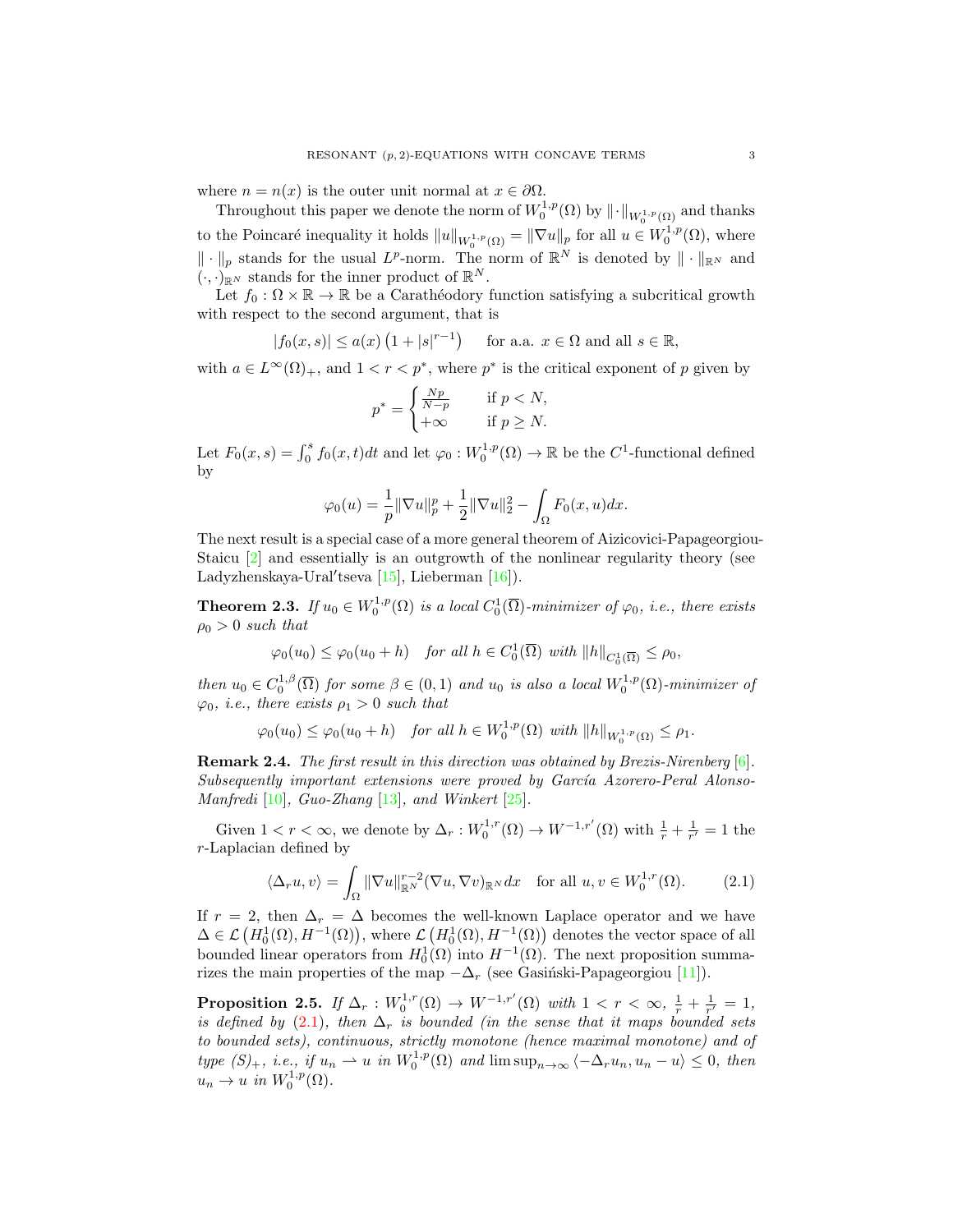Let  $\hat{\lambda}_1(p)$  be the first eigenvalue of the negative Dirichlet p-Laplacian  $\left(-\Delta_p, W_0^{1,p}(\Omega)\right)$ which has the subsequent properties:

•  $\hat{\lambda}_1(p)$  is positive, simple and isolated;

$$
f_{\rm{max}}
$$

•

<span id="page-3-0"></span>
$$
\hat{\lambda}_1(p) = \inf \left[ \frac{\|\nabla u\|_p^p}{\|u\|_p^p} : u \in W_0^{1,p}(\Omega), u \neq 0 \right].
$$
 (2.2)

The infimum in  $(2.2)$  is realized on the one dimensional eigenspace whose elements do not change sign which easily follows from the representation in [\(2.2\)](#page-3-0). Denote by  $\hat{u}_1(p)$  the L<sup>p</sup>-normalized eigenfunction (i.e.  $\|\hat{u}_1(p)\|_p = 1$ ) associated to  $\hat{\lambda}_1(p)$ , the nonlinear regularity theory implies that  $\hat{u}_1(p) \in C_0^1(\overline{\Omega})$  and the usage of the nonlinear maximum principle (see Gasiński-Papageorgiou  $[11, pp. 737-738]$ ) yields  $\hat{u}_1(p) \in \text{int}\left(C_0^1(\overline{\Omega})_+\right).$ 

In addition to  $\hat{\lambda}_1(p) > 0$ , the Lusternik-Schnirelmann minimax scheme gives a whole strictly increasing sequence  $(\hat{\lambda}_k(p))$  $\underset{k≥1}{\longrightarrow}$  of eigenvalues of  $(-\Delta_p, W_0^{1,p}(\Omega))$ such that  $\hat{\lambda}_k(p) \to +\infty$  as  $k \to \infty$ . If  $p \neq 2$  we do not know if this sequence exhausts the whole spectrum of  $(-\Delta_p, W_0^{1,p}(\Omega))$  but in case  $N = 1$  (ordinary differential equations) or  $p = 2$  (linear eigenvalue problem) the answer is positive. In the case  $p = 2$  we denote by  $E\left(\hat{\lambda}_k(2)\right), k \geq 1$ , the finite dimensional eigenspace corresponding to the eigenvalue  $\hat{\lambda}_k(2)$ . Applying classical regularity theory we have that  $E\left(\hat{\lambda}_k(2)\right) \subseteq C_0^1(\overline{\Omega})$  for all  $k \geq 1$  and the eigenspace has the so-called unique continuation property (ucp for short) meaning that if  $u \in E\left(\hat{\lambda}_k(2)\right)$  vanishes on a set of positive Lebesgue measure, then  $u(x) = 0$  for all  $x \in \overline{\Omega}$ . For every  $k \ge 1$  we set

$$
\overline{H}_k = \bigoplus_{i=1}^k E\left(\hat{\lambda}_i(2)\right) \quad \text{and} \quad \hat{H}_k = \overline{H}_k^{\perp} = \overline{\bigoplus_{i \ge k+1} E\left(\hat{\lambda}_i(2)\right)}.
$$

In the linear case we have a variational characterization for all eigenvalues, namely

<span id="page-3-1"></span>
$$
\hat{\lambda}_1(2) = \inf \left[ \frac{\|\nabla u\|_2^2}{\|u\|_2^2} : u \in H_0^1(\Omega), u \neq 0 \right] \tag{2.3}
$$

and for  $k\geq 2$ 

<span id="page-3-2"></span>
$$
\hat{\lambda}_{k}(2) = \max \left[ \frac{\|\nabla \overline{u}\|_{2}^{2}}{\|\overline{u}\|_{2}^{2}} : \overline{u} \in \overline{H}_{k}, \overline{u} \neq 0 \right] \n= \min \left[ \frac{\|\nabla \hat{u}\|_{2}^{2}}{\|\hat{u}\|_{2}^{2}} : \hat{u} \in \hat{H}_{k-1}, \hat{u} \neq 0 \right].
$$
\n(2.4)

Taking into account the ucp of the eigenspaces along with  $(2.3)$ ,  $(2.4)$  we obtain the subsequent lemma.

### <span id="page-3-3"></span>Lemma 2.6.

(a) If  $k \geq 1$ ,  $\vartheta \in L^{\infty}(\Omega)_{+}$ ,  $\vartheta(x) \leq \hat{\lambda}_{k}(2)$  a.e. in  $\Omega$  with  $\vartheta \neq \hat{\lambda}_{k}(2)$ , then there exists  $\hat{\xi}_0 > 0$  such that

$$
\|\nabla \hat{u}\|_2^2 - \int_{\Omega} \vartheta \hat{u}^2 dx \ge \hat{\xi}_0 \left\|\hat{u}\right\|_{H_0^1(\Omega)}^2 \quad \text{for all } \hat{u} \in \hat{H}_{k-1}.
$$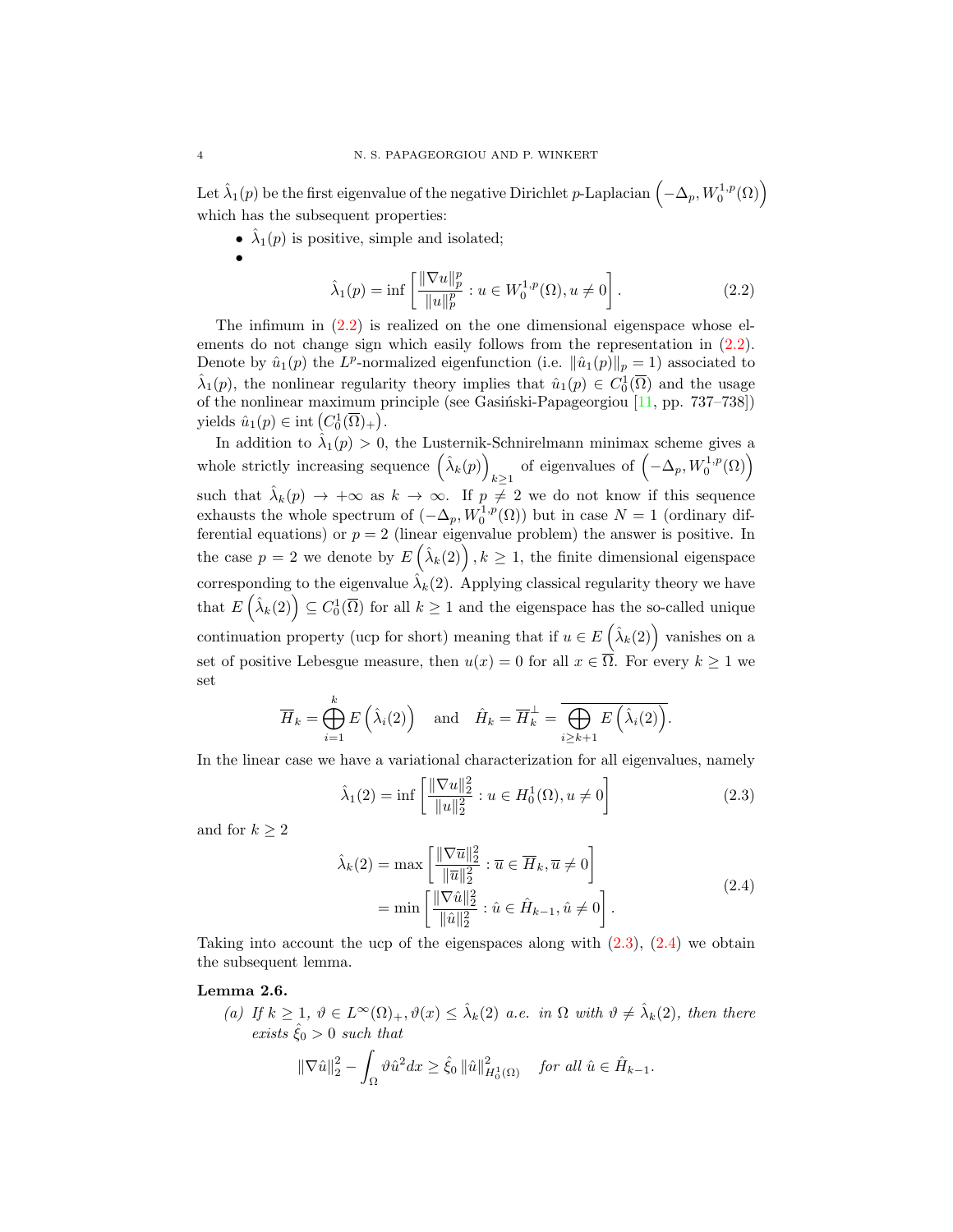(b) If  $k \geq 1$ ,  $\vartheta \in L^{\infty}(\Omega)_{+}$ ,  $\vartheta(x) \geq \lambda_k(2)$  a.e. in  $\Omega$  with  $\vartheta \neq \lambda_k(2)$ , then there exists  $\hat{\xi}_1 > 0$  such that

$$
\|\nabla \overline{u}\|_2^2 - \int_{\Omega} \vartheta \overline{u}^2 dx \leq -\hat{\xi}_1 \|\overline{u}\|_{H_0^1(\Omega)}^2 \quad \text{for all } \overline{u} \in \overline{H}_k.
$$

Using the properties of  $\hat{\lambda}_1(p)$  we derive the following result (see, for example, Papageorgiou-Kyritsi [\[20,](#page-16-20) p. 356]).

<span id="page-4-0"></span>**Lemma 2.7.** Let  $\vartheta \in L^{\infty}(\Omega)_{+}$  be such that  $\vartheta(x) \leq \hat{\lambda}_{1}(p)$  a.e. in  $\Omega$  and  $\vartheta \neq \hat{\lambda}_{1}(p)$ . Then there exists a number  $\hat{\xi}_2 > 0$  such that

$$
\|\nabla u\|_p^p - \int_{\Omega} \vartheta |u|^p dx \ge \hat{\xi}_2 \|u\|_{W_0^{1,p}(\Omega)}^p \quad \text{for all } u \in W_0^{1,p}(\Omega).
$$

Next, we briefly recall some basic definitions and facts about Morse theory related to critical points. To this end, let X be a Banach space,  $\varphi \in C^1(X)$  and  $c \in \mathbb{R}$ . We introduce the following sets.

| $\varphi^c = \{u \in X : \varphi(u) \leq c\}$            | (the sublevel set of $\varphi$ at c),           |
|----------------------------------------------------------|-------------------------------------------------|
| $K_{\varphi} = \{u \in X : \varphi'(u) = 0\}$            | (the critical set of $\varphi$ ),               |
| $K^c_{\varphi} = \{u \in K_{\varphi} : \varphi(u) = c\}$ | (the critical set of $\varphi$ at the level c). |

Let  $(Y_1, Y_2)$  be a topological pair such that  $Y_2 \subseteq Y_1 \subseteq X$ . For every integer  $k \geq 0$  we denote by  $H_k(Y_1, Y_2)$  the  $k = \text{relative singular homology group of the pair } (Y_1, Y_2)$ with integer coefficients. The critical groups of  $\varphi$  at an isolated  $u_0 \in K_{\varphi}^c$  are defined by

$$
C_k(\varphi, u_0) = H_k(\varphi^c \cap U, \varphi^c \cap U \setminus \{u_0\}) \quad \text{for all integers } k \ge 0,
$$

where U is a neighborhood of  $u_0$  such that  $K_{\varphi} \cap \varphi^c \cap U = \{u_0\}$ . The excision property of singular homology theory implies that the definition of critical groups above is independent of the particular choice of the neighborhood U.

If  $u_0 \in X$  is a local minimizer of  $\varphi$ , then

$$
C_k(\varphi, u_0) = \delta_{k,0} \mathbb{Z} \quad \text{for all } k \ge 0,
$$
\n
$$
(2.5)
$$

where  $\delta_{k,0}$  is the Kronecker symbol, that is

<span id="page-4-1"></span>
$$
\delta_{k,0} = \begin{cases} 1 & \text{if } k = 0 \\ 0 & \text{if } k \ge 1 \end{cases}.
$$

For  $s \in \mathbb{R}$ , we set  $s^{\pm} = \max\{\pm s, 0\}$  and for  $u \in W_0^{1,p}(\Omega)$  we define  $u^{\pm}(\cdot) = u(\cdot)^{\pm}$ . It is well known that

$$
u^{\pm} \in W_0^{1,p}(\Omega), \quad |u| = u^+ + u^-, \quad u = u^+ - u^-.
$$

The Lebesgue measure on  $\mathbb{R}^N$  will be denoted by  $\lvert \cdot \rvert_N$ . Finally, for any Carathéodory function  $h: \Omega \times \mathbb{R} \to \mathbb{R}$  we define the Nemytskij operator  $N_h: L^p(\Omega) \to (L^p(\Omega))^*$ corresponding to the function  $h$  by

$$
N_h(u)(\cdot) = h(\cdot, u(\cdot)).
$$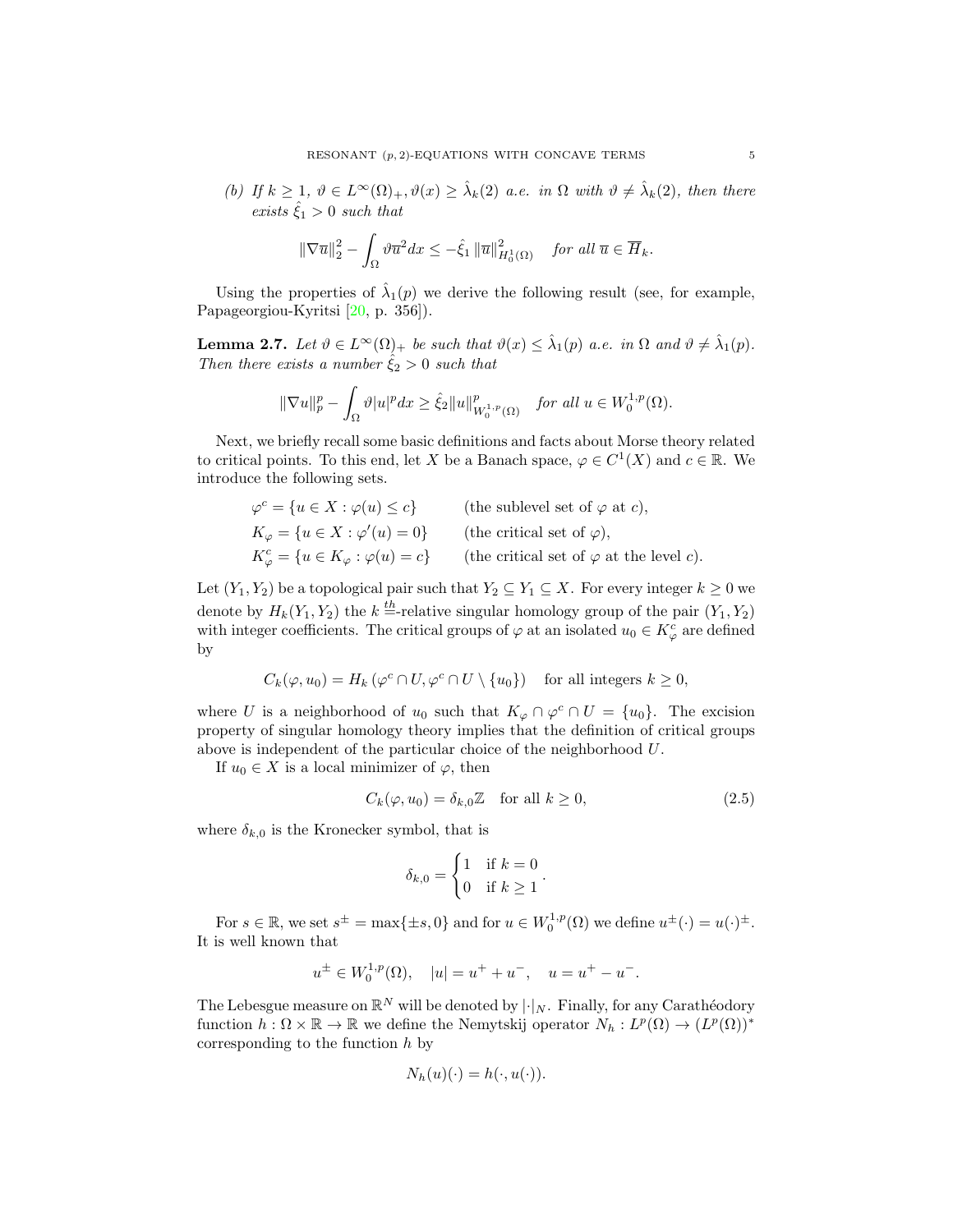#### 6 N. S. PAPAGEORGIOU AND P. WINKERT

#### 3. Constant sign solutions

In this section we prove the existence of constant sign solutions for problem  $(P)_{\lambda}$  $(P)_{\lambda}$  $(P)_{\lambda}$ . We impose the following conditions on the perturbation  $f : \Omega \times \mathbb{R} \to \mathbb{R}$ .

- $H_1: f: \Omega \times \mathbb{R} \to \mathbb{R}$  is a Caratheodory function such that  $f(x, 0) = 0$  for a.a.  $x \in \Omega$  and
	- (i)  $|f(x,s)| \leq a(x) (1+|s|^{p-1})$  for a.a.  $x \in \Omega$ , for all  $s \in \mathbb{R}$ , and with  $a \in L^{\infty}(\Omega)_{+};$
	- (ii)  $\limsup_{s\to\pm\infty}\frac{f(x,s)}{|s|^{p-2}s}$  $\frac{f(x,s)}{|s|^{p-2}s} \leq \hat{\lambda}_1(p)$  uniformly for a.a.  $x \in \Omega$  and there exists  $\xi_0 > 0$  such that

$$
f(x, s)s - pF(x, s) \ge -\xi_0
$$
 for a.a.  $x \in \Omega$  and for all  $s \in \mathbb{R}$ ,

where  $F(x, s) = \int_0^s f(x, t) dt$ ;

(iii) there exist functions  $\eta, \hat{\eta} \in L^{\infty}(\Omega)_{+}$  such that

$$
\hat{\lambda}_1(2) \le \eta(x)
$$
 a.e. in  $\Omega, \eta \ne \hat{\lambda}_1(2)$ 

and

$$
\eta(x) \le \liminf_{s \to 0} \frac{f(x,s)}{s} \le \limsup_{s \to 0} \frac{f(x,s)}{s} \le \hat{\eta}(x)
$$

uniformly for a.a.  $x \in \Omega$ ;

(iv)  $f(x, \cdot)$  is locally lower Lipschitz for a.a.  $x \in \Omega$ , that is, for every compact set  $K \subseteq \mathbb{R}$ , there exists a constant  $c_K > 0$  such that

 $f(x, s_1) - f(x, s_2) > -c_K|s_1 - s_2|$  for all  $s_1, s_2 \in K$ .

**Remark 3.1.** Hypothesis  $H_1(ii)$  implies that we can have resonance asymptotically at  $\pm \infty$  with respect to  $\hat{\lambda}_1(p) > 0$ .

In order to prove the existence of constant sign solutions we consider the positive and negative truncations of the reaction in problem  $(P)_{\lambda}$  $(P)_{\lambda}$  $(P)_{\lambda}$  for  $\lambda > 0$ , namely the Carathéodory functions

$$
g^{\pm}_{\lambda}(x,s) = f(x, \pm s^{\pm}) \mp \lambda (s^{\pm})^{q-1}.
$$

We set  $G^{\pm}_{\lambda}(x, s) = \int_0^s g^{\pm}_{\lambda}(x, t)dt$  and consider the  $C^1$ -functionals  $\varphi^{\pm}_{\lambda}: W_0^{1, p}(\Omega) \to \mathbb{R}$ defined by

$$
\varphi^{\pm}_{\lambda}(u) = \frac{1}{p} \|\nabla u\|_{p}^{p} + \frac{1}{2} \|\nabla u\|_{2}^{2} - \int_{\Omega} G^{\pm}_{\lambda}(x, u) dx.
$$

The corresponding energy functional  $\varphi_\lambda: W_0^{1,p}(\Omega) \to \mathbb{R}$  to problem  $(P)_\lambda$  $(P)_\lambda$  $(P)_\lambda$  is defined by

$$
\varphi_{\lambda}(u)=\frac{1}{p}\|\nabla u\|_p^p+\frac{1}{2}\|\nabla u\|_2^2+\frac{\lambda}{q}\|u\|_q^q-\int_{\Omega}F(x,u)dx,
$$

which is of class  $C^1$  as well. First, we will see that the functionals stated above are coercive.

<span id="page-5-0"></span>**Proposition 3.2.** Let hypotheses  $H_1$  be satisfied and let  $\lambda > 0$ . Then the functionals  $\varphi^{\pm}_{\lambda}$  and  $\varphi_{\lambda}$  are coercive.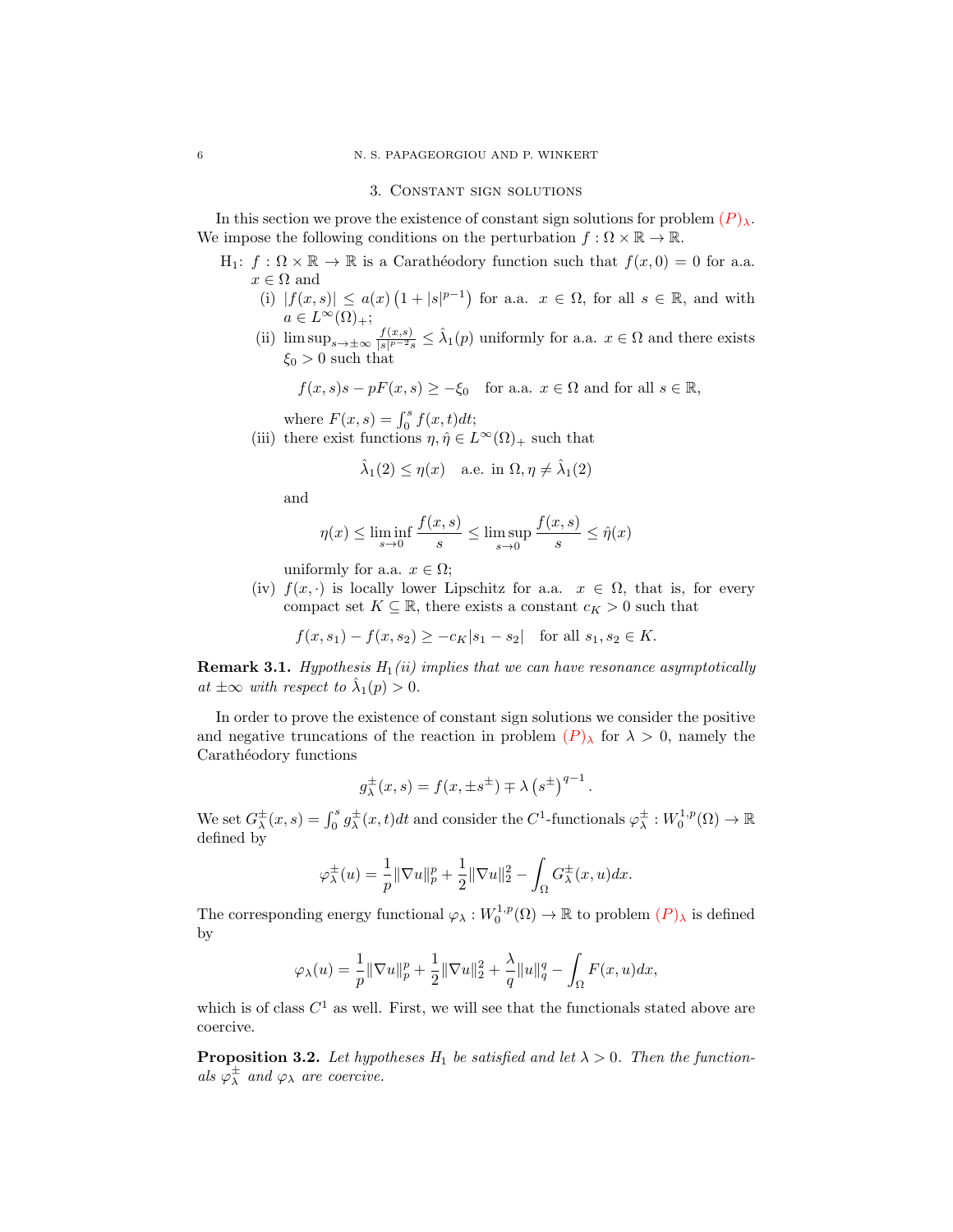*Proof.* We will show the proof only for  $\varphi_{\lambda}^{+}$ , the proofs for the other functionals work similarly. Arguing by contradiction we suppose that  $\varphi_{\lambda}^{+}$  is not coercive. Then we find a sequence  $(u_n)_{n\geq 1} \subseteq W_0^{1,p}(\Omega)$  and a number  $M_1 > 0$  such that

<span id="page-6-2"></span><span id="page-6-0"></span>
$$
||u_n||_{W_0^{1,p}(\Omega)} \to \infty
$$
 and  $\varphi_\lambda^+(u_n) \leq M_1$ .

The second relation gives

$$
\frac{1}{p} \|\nabla u_n\|_p^p + \frac{1}{2} \|\nabla u_n\|_2^2 - \int_{\Omega} G^+_{\lambda}(x, u_n) dx \le M_1 \quad \text{for all } n \ge 1.
$$
 (3.1)

Taking  $y_n = \frac{u_n}{\|u_n\|_{W_0^{1,p}(\Omega)}}$  implies  $\|y_n\|_{W_0^{1,p}(\Omega)} = 1$  and we may assume that

$$
y_n \rightharpoonup y
$$
 in  $W_0^{1,p}(\Omega)$  and  $y_n \rightharpoonup y$  in  $L^p(\Omega)$  (3.2)

with some  $y \in W_0^{1,p}(\Omega)$ . Applying the representation of  $y_n$  inequality [\(3.1\)](#page-6-0) becomes

$$
\frac{1}{p} \|\nabla y_n\|_p^p - \int_{\Omega} \frac{G^+_{\lambda}(x, u_n)}{\|u_n\|_{W_0^{1,p}(\Omega)}^p} dx \le \frac{M_1}{\|u_n\|_{W_0^{1,p}(\Omega)}^p} \quad \text{for all } n \ge 1.
$$
 (3.3)

Because of hypothesis  $H_1(i)$  we have that

$$
\left(\frac{G_{\lambda}^{+}(\cdot, u_{n}(\cdot))}{\|u_{n}\|_{W_{0}^{1,p}(\Omega)}^{p}}\right)_{n\geq 1} \subseteq L^{1}(\Omega) \text{ is uniformly integrable.}
$$

Taking into account the Dunford-Pettis theorem along with assumption  $H_1(ii)$  we obtain

<span id="page-6-1"></span>
$$
\frac{G^+_{\lambda}(\cdot, u_n(\cdot))}{\|u_n\|_{W_0^{1,p}(\Omega)}^p} \rightharpoonup \frac{1}{p} \vartheta\left(y^+\right)^p \quad \text{in } L^2(\Omega) \tag{3.4}
$$

with  $\vartheta \in L^{\infty}(\Omega)$  satisfying  $\vartheta(x) \leq \hat{\lambda}_1(p)$  a.e. in  $\Omega$ . Passing to the limit in [\(3.3\)](#page-6-1) as  $n \to \infty$  and applying [\(3.2\)](#page-6-2) as well as [\(3.4\)](#page-6-3) yields

<span id="page-6-5"></span><span id="page-6-3"></span>
$$
\|\nabla y\|_{p}^{p} \le \int_{\Omega} \vartheta \left(y^{+}\right)^{p} dx,
$$
\n(3.5)

which implies

$$
\left\|\nabla y^{+}\right\|_{p}^{p} \le \int_{\Omega} \vartheta \left(y^{+}\right)^{p} dx. \tag{3.6}
$$

Suppose now that  $\vartheta \neq \hat{\lambda}_1(p)$ . Then from [\(3.6\)](#page-6-4) and Lemma [2.7](#page-4-0) we get  $y^+ = 0$ . So inequality [\(3.5\)](#page-6-5) implies  $y = 0$ , that is  $y = 0$ . Then, using [\(3.3\)](#page-6-1), we see that

<span id="page-6-4"></span>
$$
y_n \to 0 \quad \text{in } W_0^{1,p}(\Omega),
$$

a contradiction to the fact that  $||y_n||_{W_0^{1,p}(\Omega)} = 1$  for all  $n \ge 1$ .

Now we assume that  $\vartheta(x) = \hat{\lambda}_1(p)$  a.e. in  $\Omega$ . Then [\(3.6\)](#page-6-4) and [\(2.2\)](#page-3-0) give

$$
\left\| \nabla y^{+} \right\|_{p}^{p} = \hat{\lambda}_{1}(p) \left\| y^{+} \right\|_{p}^{p}
$$

which means that

$$
y^+ = \xi \hat{u}_1(p) \quad \text{for some } \xi \ge 0.
$$

If  $\xi = 0$ , then  $y^+ = 0$  and due to [\(3.5\)](#page-6-5)  $y = 0$ . Hence, because of [\(3.3\)](#page-6-1),  $y_n \to 0$ in  $W_0^{1,p}(\Omega)$  which is a contradiction since  $||y_n||_{W_0^{1,p}(\Omega)} = 1$  for all  $n \ge 1$ .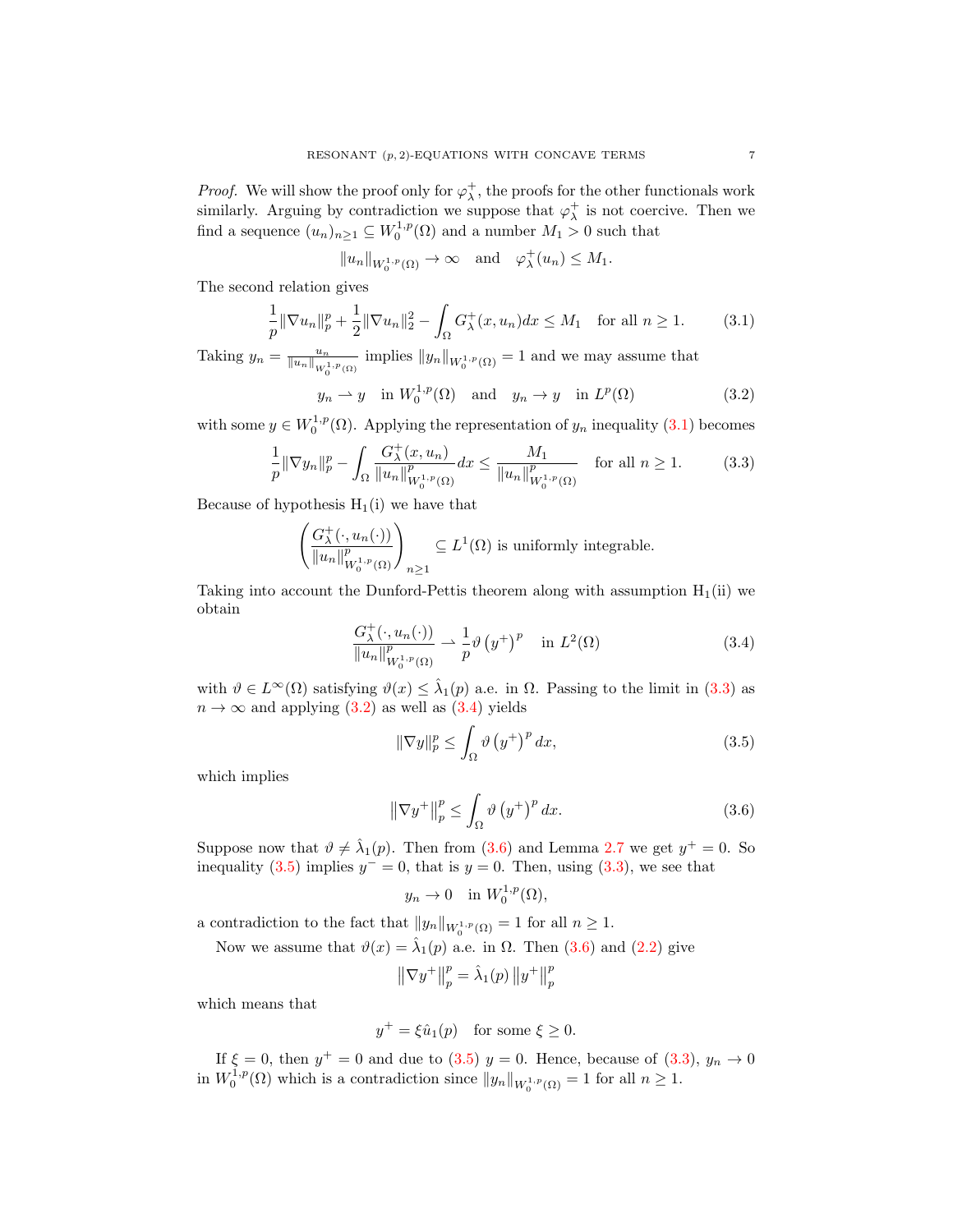If  $\xi > 0$ , then  $y^+ \in \text{int}(C_0^1(\overline{\Omega})_+)$  and so  $y^+(x) > 0$  for all  $x \in \Omega$ . Since  $y^+$  is the limit of  $y_n^+$  in  $W_0^{1,p}(\Omega)$  (see [\(3.2\)](#page-6-2)) and  $y_n^+ = \frac{u_n^+}{\|u_n\|_{W_0^{1,p}(\Omega)}}$  it follows that

<span id="page-7-2"></span>
$$
u_n^+(x) \to +\infty \quad \text{for a.a. } x \in \Omega. \tag{3.7}
$$

Thanks to hypothesis H<sub>1</sub>(ii) and since  $q < p$  we further obtain for a.a.  $x \in \Omega$  and for all  $u > 0$ 

$$
\frac{d}{du}\frac{G_{\lambda}^{+}(x,u)}{u^{p}} = \frac{f(x,u)u^{p} - \lambda u^{q+p-1} - pF(x,u)u^{p-1} + \frac{\lambda p}{q}u^{q+p-1}}{u^{2p}}
$$
\n
$$
= \frac{f(x,u)u - \lambda u^{q} - pF(x,u) + \frac{\lambda p}{q}u^{q}}{u^{p+1}}
$$
\n
$$
\geq -\frac{\xi_{0}}{u^{p+1}}.
$$

We conclude

<span id="page-7-1"></span><span id="page-7-0"></span>
$$
\frac{G_{\lambda}^{+}(x,y)}{y^{p}} - \frac{G_{\lambda}^{+}(x,u)}{u^{p}} \ge \frac{\xi_{0}}{p} \left[ \frac{1}{y^{p}} - \frac{1}{u^{p}} \right]
$$
\n(3.8)

for a.a.  $x \in \Omega$  and for all  $y \ge u > 0$ . From hypothesis H<sub>1</sub>(ii) we see at once that

$$
\limsup_{s \to \pm \infty} \frac{pF(x, s)}{|s|^p} \leq \hat{\lambda}_1(p) \quad \text{uniformly for a.a. } x \in \Omega.
$$

Then, passing in [\(3.8\)](#page-7-0) to the limit as  $y \to +\infty$ , since  $q < p$ , we derive

$$
\frac{\hat{\lambda}_1(p)}{p} - \frac{G^+_{\lambda}(x, u)}{u^p} \ge -\frac{\xi_0}{p} \frac{1}{u^p} \quad \text{for a.a. } x \in \Omega \text{ and for all } u > 0,
$$

which implies

$$
pF(x, u) - \frac{\lambda p}{q}u^q - \hat{\lambda}_1(p)u^p \le \xi_0 \quad \text{for a.a. } x \in \Omega \text{ and for all } u \ge 0. \tag{3.9}
$$

Inequality  $(3.1)$  can be written as

$$
\frac{1}{p} \|\nabla u_n\|_p^p + \frac{1}{2} \|\nabla u_n\|_2^2 \le M_1 + \int_{\Omega} G_{\lambda}^+(x, u_n) dx \text{ for all } n \ge 1,
$$

which, due to  $(2.2)$  and  $(3.9)$ , gives

$$
\frac{p}{2}\hat{\lambda}_1(2) \|u_n^+\|_2^2 \le M_1 p + \int_{\Omega} \left[ pF\left(x, u_n^+\right) - \frac{\lambda p}{q} \left(u_n^+\right)^q - \hat{\lambda}_1(p) \left(u_n^+\right)^p \right] dx
$$
  
\$\le M\_2\$

with  $M_2 = M_1p + \xi_0|\Omega|_N > 0$  and for all  $n \ge 1$ . This implies

$$
\int_{\Omega} \left(u_n^+\right)^2 dx \le \frac{2M_2}{p\hat{\lambda}_1(2)} \quad \text{for all } n \ge 1.
$$
\n(3.10)

On the other side, from [\(3.7\)](#page-7-2) and Fatou's Lemma, we have

<span id="page-7-4"></span><span id="page-7-3"></span>
$$
\int_{\Omega} \left( u_n^+ \right)^2 dx \to +\infty \quad \text{as } n \to \infty. \tag{3.11}
$$

Comparing [\(3.10\)](#page-7-3) and [\(3.11\)](#page-7-4) we reach a contradiction. This proves that  $\varphi_{\lambda}^{+}$  is coercive. □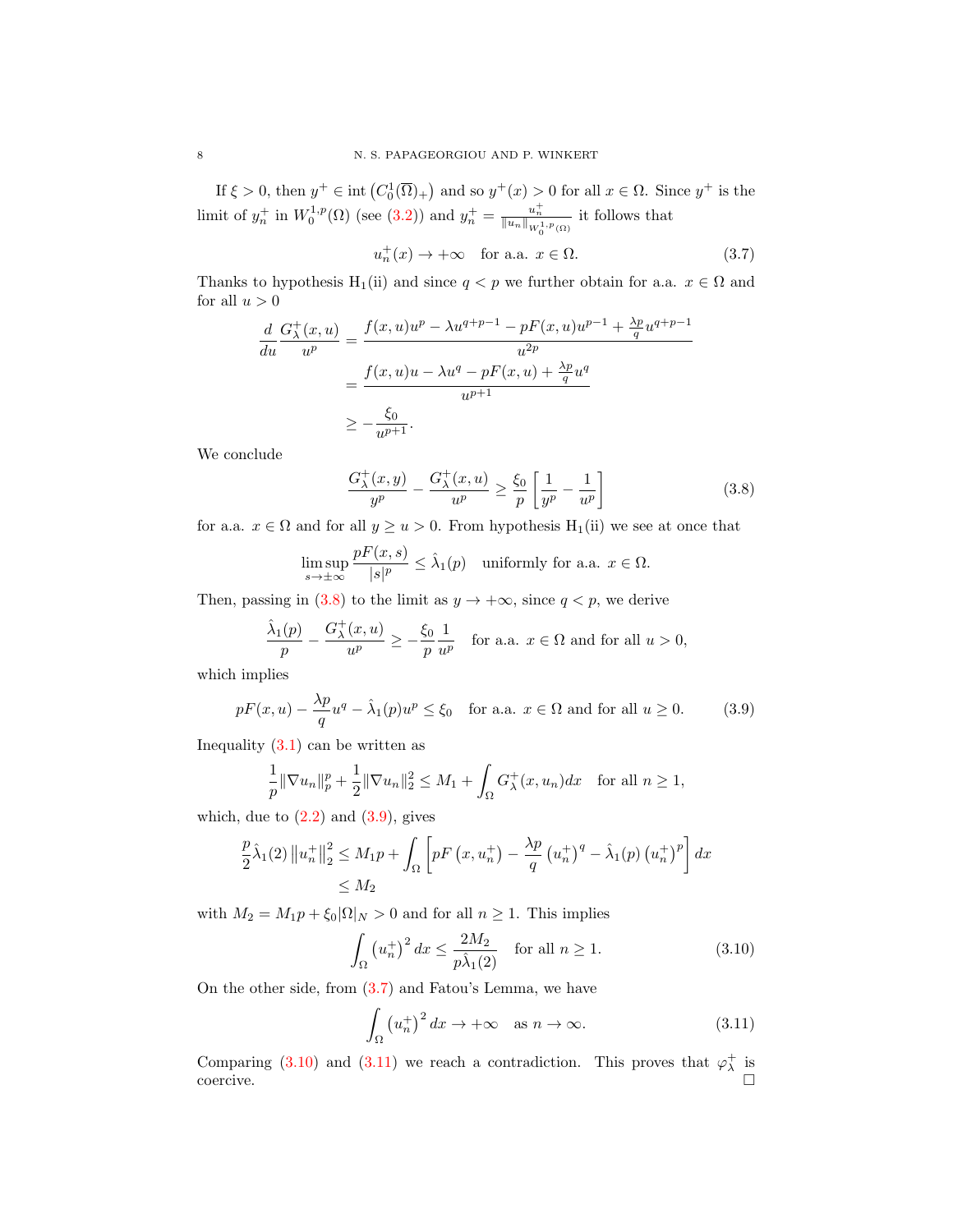In general coercivity does not imply the PS-condition (see, for example, Gasiński-Papageorgiou [\[11,](#page-16-19) Example 5.1.15]). However, for the functionals  $\varphi^{\pm}_{\lambda}$  and  $\varphi_{\lambda}$  this implication is true as stated in the next proposition, which is a consequence of Proposition 2.2 of Marano-Papageorgiou [\[18\]](#page-16-21). For completeness we provide the proof.

<span id="page-8-5"></span>**Proposition 3.3.** If  $\varphi^{\pm}_{\lambda}$  and  $\varphi_{\lambda}$  are coercive, then they satisfy the PS-condition.

*Proof.* The proof will be given only for  $\varphi_{\lambda}^{+}$ , the other ones work similarly. Suppose  $(u_n)_{n\geq 1} \subseteq W_0^{1,p}(\Omega)$  is a PS-sequence, that is

<span id="page-8-1"></span><span id="page-8-0"></span>
$$
\left|\varphi_{\lambda}^{+}(u_{n})\right| \leq M_{4} \quad \text{for some } M_{4} > 0, \text{ for all } n \geq 1,\tag{3.12}
$$

$$
\left(\varphi_{\lambda}^{+}\right)'(u_{n}) \to 0 \quad \text{in } W^{-1,p'}(\Omega) \text{ as } n \to \infty. \tag{3.13}
$$

The assertion in [\(3.12\)](#page-8-0) along with the coercivity of  $\varphi_{\lambda}^{+}$  implies that  $(u_n)_{n\geq 1} \subseteq$  $W_0^{1,p}(\Omega)$  is bounded. Therefore, we may assume that

<span id="page-8-2"></span>
$$
u_n \rightharpoonup u
$$
 in  $W_0^{1,p}(\Omega)$  and  $u_n \rightharpoonup u$  in  $L^p(\Omega)$ . (3.14)

From [\(3.13\)](#page-8-1) it follows

$$
\left| \langle -\Delta_p u_n, h \rangle + \langle -\Delta u_n, h \rangle - \int_{\Omega} g^+_{\lambda}(x, u_n) h dx \right| \leq \varepsilon_n \| h \|_{W^{1,p}_0(\Omega)},
$$

for all  $h \in W_0^{1,p}(\Omega)$  with  $\varepsilon_n \to 0^+$ . Now, choosing  $h = u_n - u \in W_0^{1,p}(\Omega)$ , passing to the limit as  $n \to \infty$ , and using the convergence properties in [\(3.14\)](#page-8-2) we obtain

$$
\lim_{n \to \infty} \left[ \langle -\Delta_p u_n, u_n - u \rangle + \langle -\Delta u_n, u_n - u \rangle \right] = 0,
$$

which by the monotonicity of  $-\Delta$  implies that

$$
\limsup_{n \to \infty} \left[ \langle -\Delta_p u_n, u_n - u \rangle + \langle -\Delta u, u_n - u \rangle \right] \le 0.
$$

Applying again [\(3.14\)](#page-8-2) we infer from the last relation

$$
\limsup_{n \to \infty} \langle -\Delta_p u_n, u_n - u \rangle \le 0,
$$

which by the  $(S)$ <sub>+</sub>-property of  $-\Delta_p$  (see Proposition [2.5\)](#page-2-1) results in  $u_n \to u$  in  $W_0^{1,p}(\Omega)$ . Hence,  $\varphi_\lambda^+$  fulfills the PS-condition.

<span id="page-8-4"></span>**Proposition 3.4.** If hypotheses  $H_1$  hold, then we can find  $\lambda^* > 0$  such that for all  $\lambda \in (0, \lambda^*)$  there exists  $t^* = t^*(\lambda)$  for which

<span id="page-8-3"></span>
$$
\varphi_{\lambda}(\pm t^*\hat{u}_1(2)) < 0.
$$

*Proof.* Given  $\varepsilon > 0$ , by virtue of hypotheses H<sub>1</sub>(i), (iii), there exists  $c_1 = c_1(\varepsilon) > 0$ such that

$$
F(x,s) \ge \frac{1}{2} \left( \eta(x) - \varepsilon \right) s^2 - c_1 |s|^p \quad \text{for a.a. } x \in \Omega \text{ and for all } s \in \mathbb{R}.\tag{3.15}
$$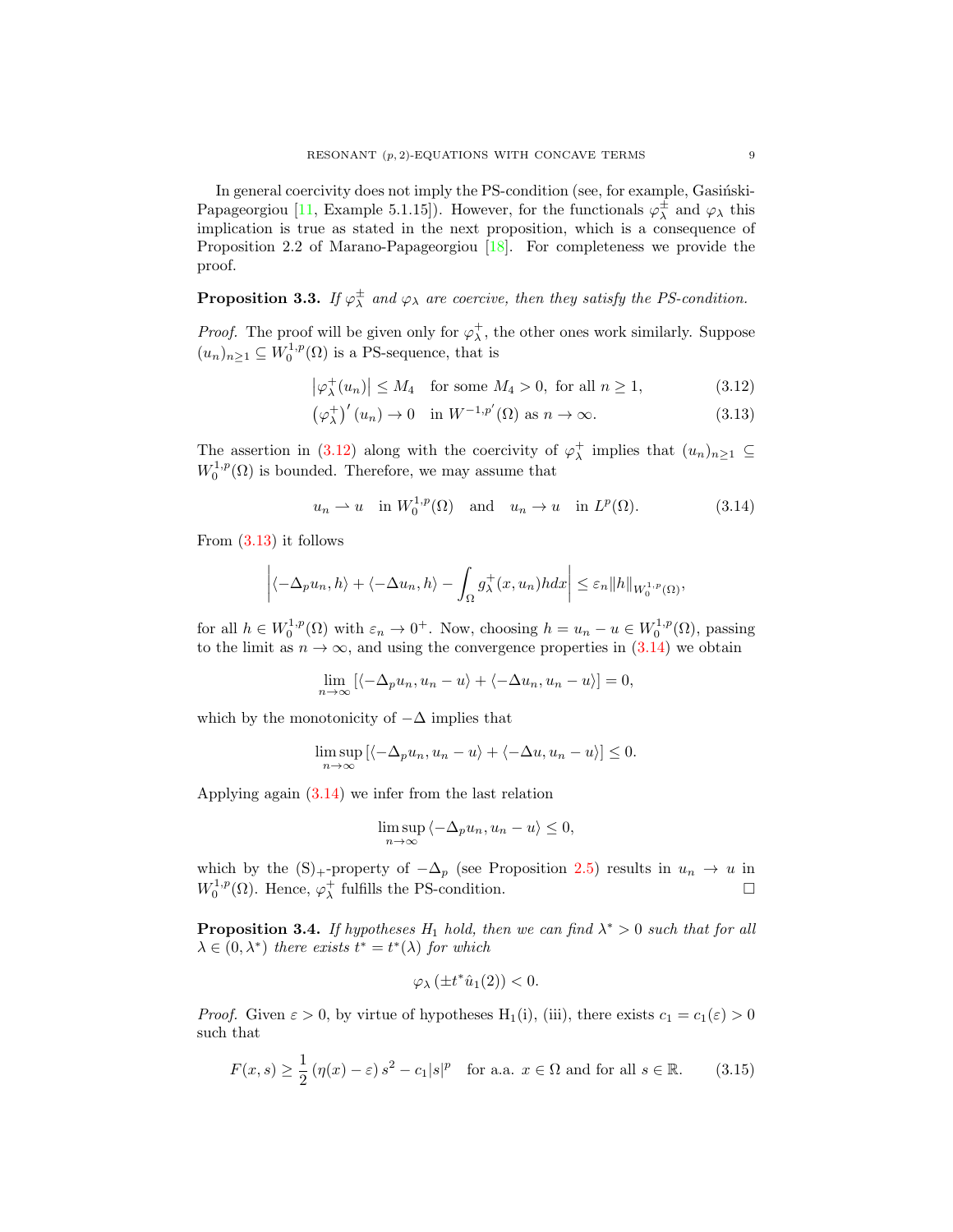By means of  $(3.15)$  we have for  $t > 0$ 

$$
\varphi_{\lambda} (t\hat{u}_{1}(2)) = \frac{t^{p}}{p} \|\nabla \hat{u}_{1}(2)\|_{p}^{p} + \frac{t^{2}}{2} \|\nabla \hat{u}_{1}(2)\|_{2}^{2} + \frac{\lambda t^{q}}{q} \|\hat{u}_{1}(2)\|_{q}^{q}
$$

$$
- \int_{\Omega} F(x, t\hat{u}_{1}(2)) dx
$$

$$
\leq \frac{t^{2}}{2} \left[ \int_{\Omega} (\hat{\lambda}_{1}(2) - \eta(x)) (\hat{u}_{1}(2))^{2} dx + \varepsilon \right] + c_{2} \left[ t^{p} + \lambda t^{q} \right]
$$

for some  $c_2 > 0$ . Thanks to hypothesis H<sub>1</sub>(iii) and since  $\hat{u}_1(2) \in \text{int}\left(C_0^1(\overline{\Omega})_+\right)$  we conclude

$$
\xi_* = \int_{\Omega} \left( \eta(x) - \hat{\lambda}_1(2) \right) (\hat{u}_1(2))^2 dx > 0.
$$

Choosing  $\varepsilon \in (0, \xi_*)$  we have

<span id="page-9-0"></span>
$$
\varphi_{\lambda} (t\hat{u}_1(2)) \le -c_3 t^2 + c_2 \left[ t^p + \lambda t^q \right] \n= \left[ c_2 \left( t^{p-2} + \lambda t^{q-2} \right) - c_3 \right] t^2
$$
\n(3.16)

for some  $c_3 > 0$  and for all  $t > 0$ .

Let  $\beta_{\lambda}(t) = t^{p-2} + \lambda t^{q-2}$  for all  $t > 0$ . Obviously,  $\beta_{\lambda} \in C^{1}(0, \infty)$  and since  $q < 2 < p$  it follows

$$
\beta_{\lambda}(t) \rightarrow +\infty
$$
 as  $t \rightarrow 0^{+}$  and as  $t \rightarrow +\infty$ .

Hence, we find a number  $t_0 \in (0, +\infty)$  such that

$$
\beta(t_0) = \inf [\beta_{\lambda}(t) : t > 0] > 0.
$$

Moreover, it holds

$$
\beta'_{\lambda}(t_0) = \left[ (p-2)t_0^{p-3} + \lambda(q-2)t_0^{q-3} \right] = 0,
$$

which implies

$$
t_0 = t_0(\lambda) = \left[\frac{\lambda(2-q)}{p-2}\right]^{\frac{1}{p-q}}.
$$

We see that  $\beta_{\lambda}(t_0(\lambda)) \to 0$  as  $\lambda \to 0^+$ . Therefore, there exists a number  $\lambda^* > 0$ such that

$$
\beta_{\lambda}(t_0) < \frac{c_3}{c_2}
$$
 for all  $\lambda \in (0, \lambda^*)$ .

Taking  $t^* = t^*(\lambda) = t_0(\lambda)$ , inequality [\(3.16\)](#page-9-0) gives

$$
\varphi_{\lambda}\left( \pm t^{\ast}\widehat{u}_{1}(2)\right) <0.
$$

 $\Box$ 

The next proposition will be helpful in verifying the mountain-pass geometry of the functionals  $\varphi_{\lambda}^{\pm}$  and  $\varphi_{\lambda}$ .

<span id="page-9-1"></span>**Proposition 3.5.** Let hypotheses  $H_1$  be satisfied and let  $\lambda > 0$ . Then  $u = 0$  is a local minimizer of the functionals  $\varphi^{\pm}_{\lambda}$  and  $\varphi_{\lambda}$ .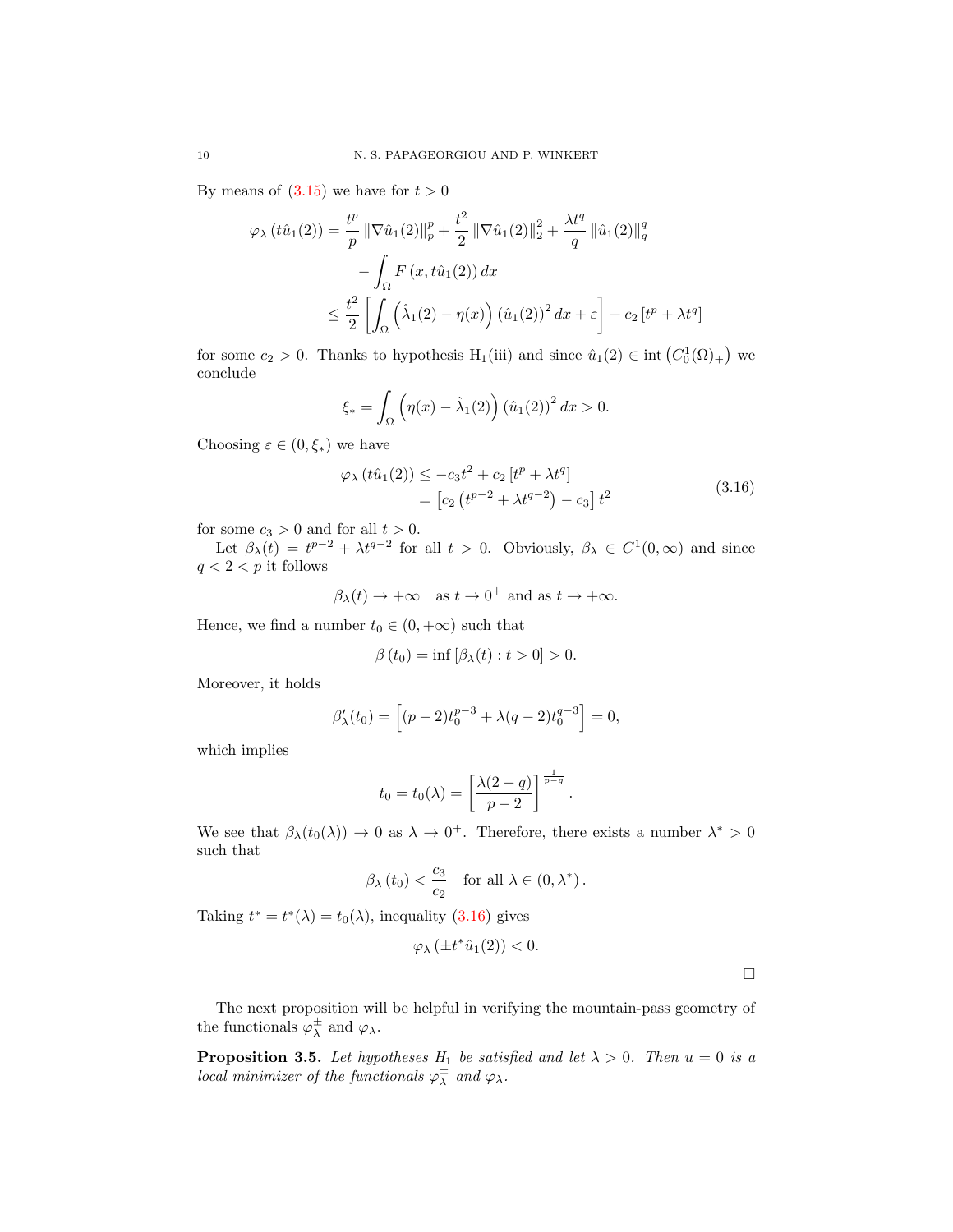*Proof.* As before we will do the proof only for  $\varphi_{\lambda}^{+}$ . By virtue of hypothesis H<sub>1</sub>(iii) there exist numbers  $c_4 > 0$  and  $\delta > 0$  such that

<span id="page-10-1"></span><span id="page-10-0"></span>
$$
F(x,s) \le c_4 s^2 \quad \text{for a.a. } x \in \Omega \text{ and for all } s \in [0,\delta].
$$
 (3.17)

Let  $u \in C_0^1(\overline{\Omega})$  satisfy  $||u||_{C_0^1(\overline{\Omega})} \leq \delta$ . Applying  $(3.17)$  it follows

$$
\varphi_{\lambda}^{+}(u) = \frac{1}{p} \|\nabla u\|_{p}^{p} + \frac{1}{2} \|\nabla u\|_{2}^{2} - \int_{\Omega} G_{\lambda}^{+}(x, u) dx
$$
  
\n
$$
\geq \frac{1}{p} \|\nabla u\|_{p}^{p} + \frac{1}{2} \|\nabla u\|_{2}^{2} + \left[\frac{\lambda}{q} - c_{4} \|u\|_{C(\overline{\Omega})}^{2-q}\right] \|u^{+}\|_{q}^{q}
$$
  
\n
$$
\geq \frac{1}{p} \|\nabla u\|_{p}^{p} + \frac{1}{2} \|\nabla u\|_{2}^{2} + \left[\frac{\lambda}{q} - c_{4} \delta^{2-q}\right] \|u^{+}\|_{q}^{q}. \tag{3.18}
$$

Choosing  $\delta > 0$  such that  $\delta < \left(\frac{\lambda}{q c_4}\right)^{\frac{1}{2-q}}$  we infer from [\(3.18\)](#page-10-1)

$$
\varphi_{\lambda}^+(u) \ge 0 = \varphi_{\lambda}^+(0) \quad \text{for all } u \in C_0^1(\overline{\Omega}) \text{ with } ||u||_{C_0^1(\overline{\Omega})} \le \delta.
$$

This means that  $u = 0$  is a local  $C_0^1(\overline{\Omega})$ -minimizer of  $\varphi_\lambda^+$  and because of Theorem [2.3](#page-2-2)  $u = 0$  is also a local  $W_0^{1,p}(\Omega)$ -minimizer of  $\varphi_\lambda^+$ . The proofs for  $\varphi_\lambda^-$  and  $\varphi_\lambda$  can be done in the same way.

Now, we will apply the mountain-pass theorem (Theorem [2.2\)](#page-1-0) and the direct method to prove the existence of at least four nontrivial constant sign solutions of  $(P)$  $(P)$  $(P)$ <sub>λ</sub> for all  $\lambda > 0$  sufficiently small whereby two of the solutions have positive sign and the other ones have negative sign. In what follows  $\lambda^* > 0$  denotes the number obtained in Proposition [3.4.](#page-8-4)

<span id="page-10-3"></span>**Proposition 3.6.** Let hypotheses  $H_1$  be satisfied and let  $\lambda \in (0, \lambda^*)$ . Then problem  $(P)$  $(P)$  $(P)$ <sub>λ</sub> admits at least four nontrivial solutions of constant sign, namely

 $u_0, \hat{u} \in C_0^1(\overline{\Omega})_+ \setminus \{0\}$  and  $v_0, \hat{v} \in -\left(C_0^1(\overline{\Omega})_+\right) \setminus \{0\}$ 

such that

 $u_0(x), \hat{u}(x) > 0$  for all  $x \in \Omega$  and  $v_0(x), \hat{v}(x) < 0$  for all  $x \in \Omega$ .

Moreover,  $u_0$  and  $v_0$  are local minimizers of  $\varphi_\lambda$ .

*Proof.* Taking into account Proposition [3.2](#page-5-0) we know that  $\varphi_{\lambda}^{+}$  is coercive for all  $\lambda > 0$ . Moreover, by applying the Sobolev embedding theorem we easily verify that  $\varphi_{\lambda}^{+}$  is sequentially weakly lower semicontinuous as well. Therefore, by virtue of the Weierstrass theorem, there exists an element  $u_0 \in W_0^{1,p}(\Omega)$  such that

$$
\varphi_{\lambda}^{+}(u_0) = \inf \left[ \varphi_{\lambda}^{+}(u) : u \in W_0^{1,p}(\Omega) \right]. \tag{3.19}
$$

From Proposition [3.4](#page-8-4) it follows that if  $\lambda \in (0, \lambda^*)$  we can find a number  $t^* = t^*(\lambda) >$ 0 such that

<span id="page-10-2"></span> $\varphi_{\lambda} (t^* \hat{u}_1(2)) < 0,$ 

which ensures, due to  $\varphi_{\lambda}\big|_{C_0^1(\overline{\Omega})_+} = \varphi_{\lambda}^+ \big|_{C_0^1(\overline{\Omega})_+}$  and  $\hat{u}_1(2) \in \text{int}(C_0^1(\overline{\Omega})_+)$ , that

$$
\varphi^+_{\lambda}\left(t^*\hat{u}_1(2)\right) < 0.
$$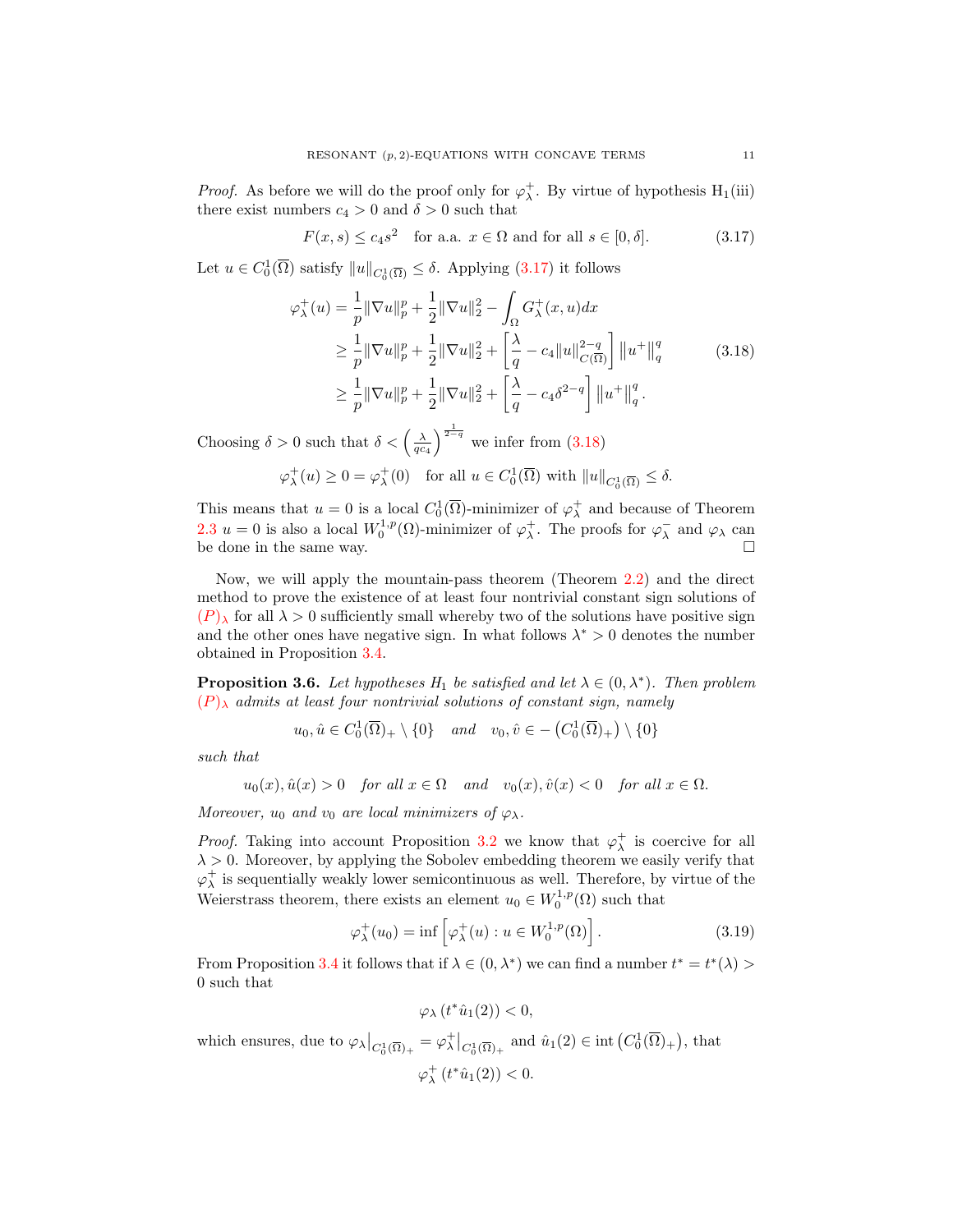Hence, because of  $(3.19)$ , we obtain

$$
\varphi_{\lambda}^{+}(u_0) < 0 = \varphi_{\lambda}^{+}(0),
$$

implying  $u_0 \neq 0$ . Since  $u_0$  is a critical point of  $\varphi_\lambda^+$  we have

<span id="page-11-0"></span>
$$
\left(\varphi_{\lambda}^{+}\right)'(u_{0})=0,
$$

that is,

$$
\langle -\Delta_p u_0, h \rangle + \langle -\Delta u_0, h \rangle = \langle N_{g_\lambda^+}(u_0), h \rangle \quad \text{for all } h \in W_0^{1,p}(\Omega). \tag{3.20}
$$

Taking  $h = -u_0^- \in W_0^{1,p}(\Omega)$  as test function in [\(3.20\)](#page-11-0) gives  $u_0 \geq 0$ . Therefore, [\(3.20\)](#page-11-0) becomes

$$
\langle -\Delta_p u_0, h \rangle + \langle -\Delta u_0, h \rangle = \langle N_f(u_0) - \lambda u_0^{q-1}, h \rangle
$$
 for all  $h \in W_0^{1,p}(\Omega)$ ,

meaning that  $u_0$  solves our original problem

$$
-\Delta_p u_0 - \Delta u_0 = f(x, u_0) - \lambda u_0^{q-1} \quad \text{in } \Omega,
$$
  
 
$$
u = 0 \quad \text{on } \partial\Omega.
$$
 (3.21)

Note that  $u_0 \in L^{\infty}(\Omega)$  (see Ladyzhenskaya-Ural'tseva [\[15,](#page-16-15) p. 286]) and by means of the regularity results of Lieberman [\[16,](#page-16-16) Theorem 1] we infer that  $u_0 \in C_0^1(\overline{\Omega})_+ \setminus \{0\}.$ 

Now, let  $a: \mathbb{R}^N \to \mathbb{R}^N$  be the map defined by  $a(\xi) = ||\xi||_{\mathbb{R}^N}^{p-2}\xi + \xi$ . Since  $p > 2$ it is easy to see that  $a \in C^1(\mathbb{R}^N, \mathbb{R}^N)$ . There holds

$$
\nabla a(\xi) = \|\xi\|_{\mathbb{R}^N}^{p-2} \left[ I + (p-2) \frac{\xi \otimes \xi}{\|\xi\|_{\mathbb{R}^N}^2} \right] + I \quad \text{for all } \xi \in \mathbb{R}^N
$$

and

$$
(\nabla a(\xi)y, y)_{\mathbb{R}^N} \ge ||\xi||_{\mathbb{R}^N}^2 \quad \text{for all } \xi, y \in \mathbb{R}^N.
$$

Thanks to hypothesis  $H_1(iv)$  we may apply the tangency principle of Pucci-Serrin  $[23, p. 35]$  $[23, p. 35]$  which gives

<span id="page-11-1"></span>
$$
u_0(x) > 0
$$
 for all  $x \in \Omega$ .

**Claim:**  $u_0$  is a local  $C_0^1(\overline{\Omega})$ -minimizer of  $\varphi_\lambda$ .

Arguing by contradiction suppose we can find a sequence  $(u_n)_{n\geq 1} \subseteq C_0^1(\overline{\Omega})$  such that

$$
u_n \to u_0
$$
 in  $C_0^1(\overline{\Omega})$  and  $\varphi_\lambda(u_n) < \varphi_\lambda(u_0)$ .

Since 
$$
\varphi_{\lambda}|_{C_0^1(\overline{\Omega})_+} = \varphi_{\lambda}^+|_{C_0^1(\overline{\Omega})_+}
$$
 and because of (3.19) it follows  
\n
$$
0 > \varphi_{\lambda}(u_n) - \varphi_{\lambda}(u_0)
$$
\n
$$
= \varphi_{\lambda}(u_n) - \varphi_{\lambda}^+(u_0)
$$
\n
$$
\geq \varphi_{\lambda}(u_n) - \varphi_{\lambda}^+(u_n)
$$
\n
$$
= \frac{1}{p} \|\nabla u_n\|_p^p + \frac{1}{2} \|\nabla u_n\|_2^2 + \frac{\lambda}{q} \|u_n\|_q^q - \int_{\Omega} F(x, u_n) dx
$$
\n
$$
- \frac{1}{p} \|\nabla u_n\|_p^p - \frac{1}{2} \|\nabla u_n\|_2^2 - \frac{\lambda}{q} \|u_n^+\|_q^q + \int_{\Omega} F(x, u_n^+) dx
$$
\n
$$
= \frac{\lambda}{q} \|u_n^-\|_q^q - \int_{\Omega} F(x, -u_n^-) dx.
$$
\n(3.22)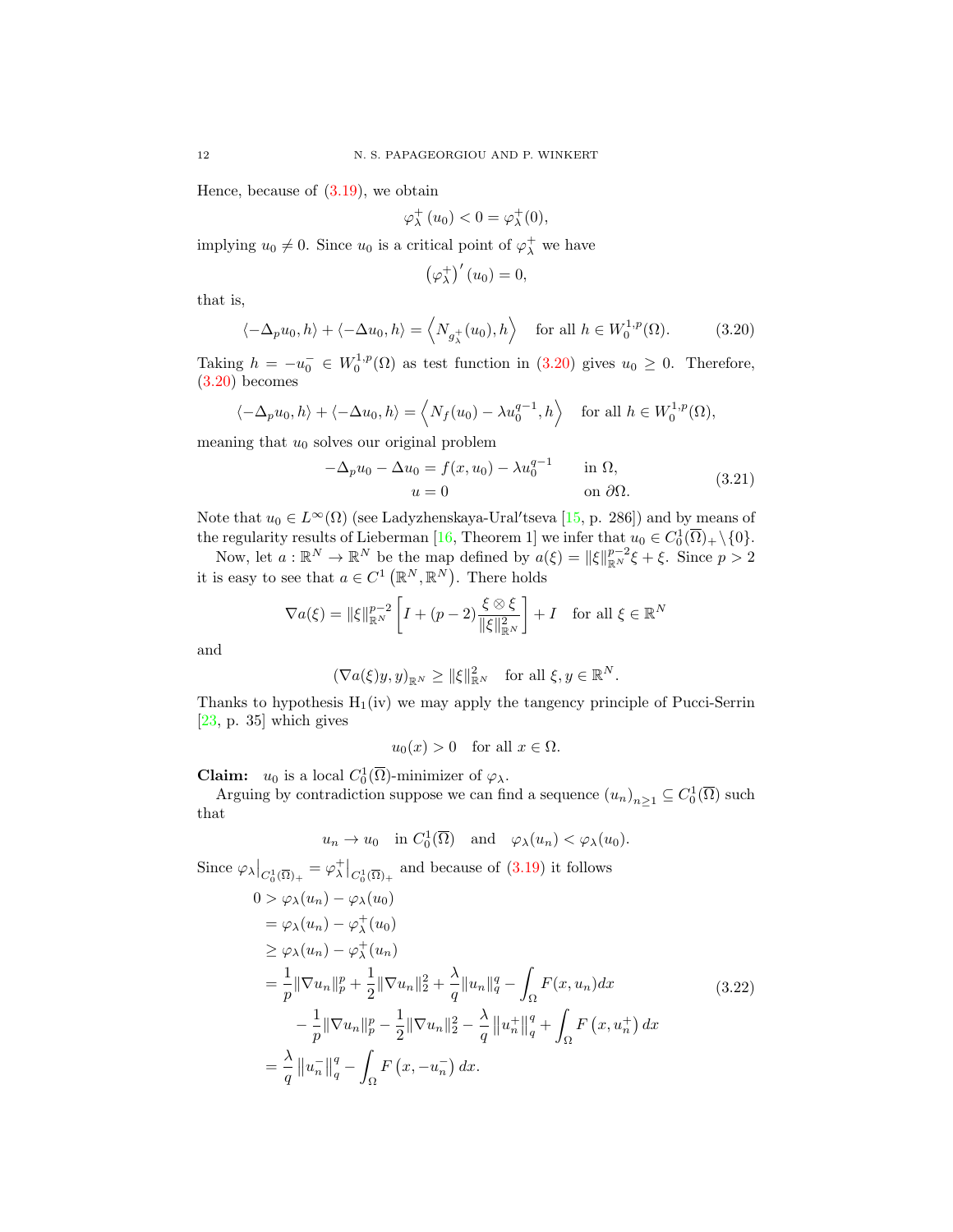By virtue of hypotheses  $H_1(i)$ –(iii) there exist numbers  $c_5, c_6 > 0$  such that

$$
F(x,s) \le c_5 s^2 + c_6 |s|^p \quad \text{for a.a. } x \in \Omega \text{ and for all } s \in \mathbb{R}.\tag{3.23}
$$

Applying  $(3.23)$  in  $(3.22)$  yields

<span id="page-12-0"></span>
$$
0 > \varphi_{\lambda}(u_{n}) - \varphi_{\lambda}(u_{0})
$$
  
\n
$$
\geq \frac{\lambda}{q} \|u_{n}^{-}\|_{q}^{q} - c_{5} \|u_{n}^{-}\|_{2}^{2} - c_{6} \|u_{n}^{-}\|_{p}^{p}
$$
  
\n
$$
\geq \frac{\lambda}{q} \|u_{n}^{-}\|_{q}^{q} - \left[c_{5} \|u_{n}^{-}\|_{C(\overline{\Omega})}^{2-q} + c_{6} \|u_{n}^{-}\|_{C(\overline{\Omega})}^{p-q}\right] \|u_{n}^{-}\|_{q}^{q}.
$$
\n(3.24)

Since  $u_0 > 0$  we note that  $u_n \to 0$  in  $C(\overline{\Omega})$ . Therefore, [\(3.24\)](#page-12-1) implies the existence of a number  $n_0 \geq 1$  such that

<span id="page-12-1"></span>
$$
0 > \varphi_{\lambda}(u_n) - \varphi_{\lambda}(u_0) \ge 0 \quad \text{for all } n \ge n_0,
$$

which is a contradiction. This proves the Claim.

Taking into account the Claim and Theorem [2.3](#page-2-2) we obtain that  $u_0$  is a  $W_0^{1,p}(\Omega)$ minimizer of  $\varphi_{\lambda}^{+}$ .

From Proposition [3.5](#page-9-1) we know that  $u = 0$  is a local minimizer of  $\varphi_{\lambda}^{+}$ . We may assume that it is an isolated critical point of  $\varphi_{\lambda}^{+}$  or otherwise we have a whole sequence of distinct positive solutions of  $(P)_{\lambda}$  $(P)_{\lambda}$  $(P)_{\lambda}$ . Then, from Aizicovici-Papageorgiou-Staicu [\[1,](#page-16-23) Proof of Proposition 29] (see also de Figueiredo [\[8,](#page-16-24) Theorem 5.10, p. 42]) we can find a number  $\rho \in (0, \|u_0\|_{W_0^{1,p}(\Omega)})$  sufficiently small such that

$$
\varphi_{\lambda}^{+}(u_{0}) < 0 = \varphi_{\lambda}^{+}(0) < \inf \left[\varphi_{\lambda}^{+}(u) : \|u\|_{W_{0}^{1,p}(\Omega)} = \rho\right] = m_{\rho}^{+}.
$$
 (3.25)

Recall that  $\varphi_{\lambda}^{+}$  is coercive (see Proposition [3.2\)](#page-5-0). So, Proposition [3.3](#page-8-5) implies that  $\varphi_{\lambda}^{+}$  fulfills the PS-condition. This fact along with [\(3.25\)](#page-12-2) permit the usage of the mountain-pass theorem stated in Theorem [2.2](#page-1-0) to obtain an element  $\hat{u} \in W_0^{1,p}(\Omega)$ such that

<span id="page-12-4"></span><span id="page-12-3"></span><span id="page-12-2"></span>
$$
\hat{u} \in K_{\varphi_{\lambda}^{+}} \quad \text{and} \quad m_{\rho}^{+} \leq \varphi_{\lambda}^{+}(\hat{u}). \tag{3.26}
$$

Since  $\hat{u} \in K_{\varphi_{\lambda}^{+}}$  we have  $(\varphi_{\lambda}^{+})'(\hat{u}) = 0$ , that is

$$
\langle -\Delta_p \hat{u}, h \rangle + \langle -\Delta \hat{u}, h \rangle = \langle N_{g_\lambda^+}(\hat{u}), h \rangle \quad \text{for all } h \in W_0^{1,p}(\Omega). \tag{3.27}
$$

Taking  $h = -\hat{u}^- \in W_0^{1,p}(\Omega)$  in [\(3.27\)](#page-12-3) gives  $\|\nabla \hat{u}^-\|_p^p + \|\nabla \hat{u}^-\|_2^2 = 0$ . Thus,  $\hat{u} \ge 0$ . From [\(3.25\)](#page-12-2) and [\(3.26\)](#page-12-4) it follows that  $\hat{u} \notin \{0, u_0\}$  and  $\hat{u}$  is a positive solution of  $(P)$  $(P)$  $(P)$ <sub>λ</sub> with  $\lambda \in (0, \lambda^*)$ . As before the nonlinear regularity theory and the tangency principle imply that  $\hat{u} \in C_0^1(\overline{\Omega})_+ \setminus \{0\}$  with  $\hat{u}(x) > 0$  for all  $x \in \Omega$ .

Similarly, working with  $\varphi_{\lambda}^{-}$  instead of  $\varphi_{\lambda}^{+}$ , we show the existence of two negative constant sign solutions  $v_0, \hat{v} \in -\left(C_0^1(\overline{\Omega})_+\right) \setminus \{0\}$  with  $v_0(x), \hat{v}(x) < 0$  for all  $x \in$ Ω. □

## 4. Five nontrivial solutions

In this section we have to strengthen the hypotheses of the nonlinearity  $f$ :  $\Omega \times \mathbb{R} \to \mathbb{R}$  in order to prove the existence of a fifth nontrivial solution of problem  $(P)$  $(P)$  $(P)$ <sub>λ</sub> for all  $\lambda > 0$  sufficiently small. We suppose the following conditions.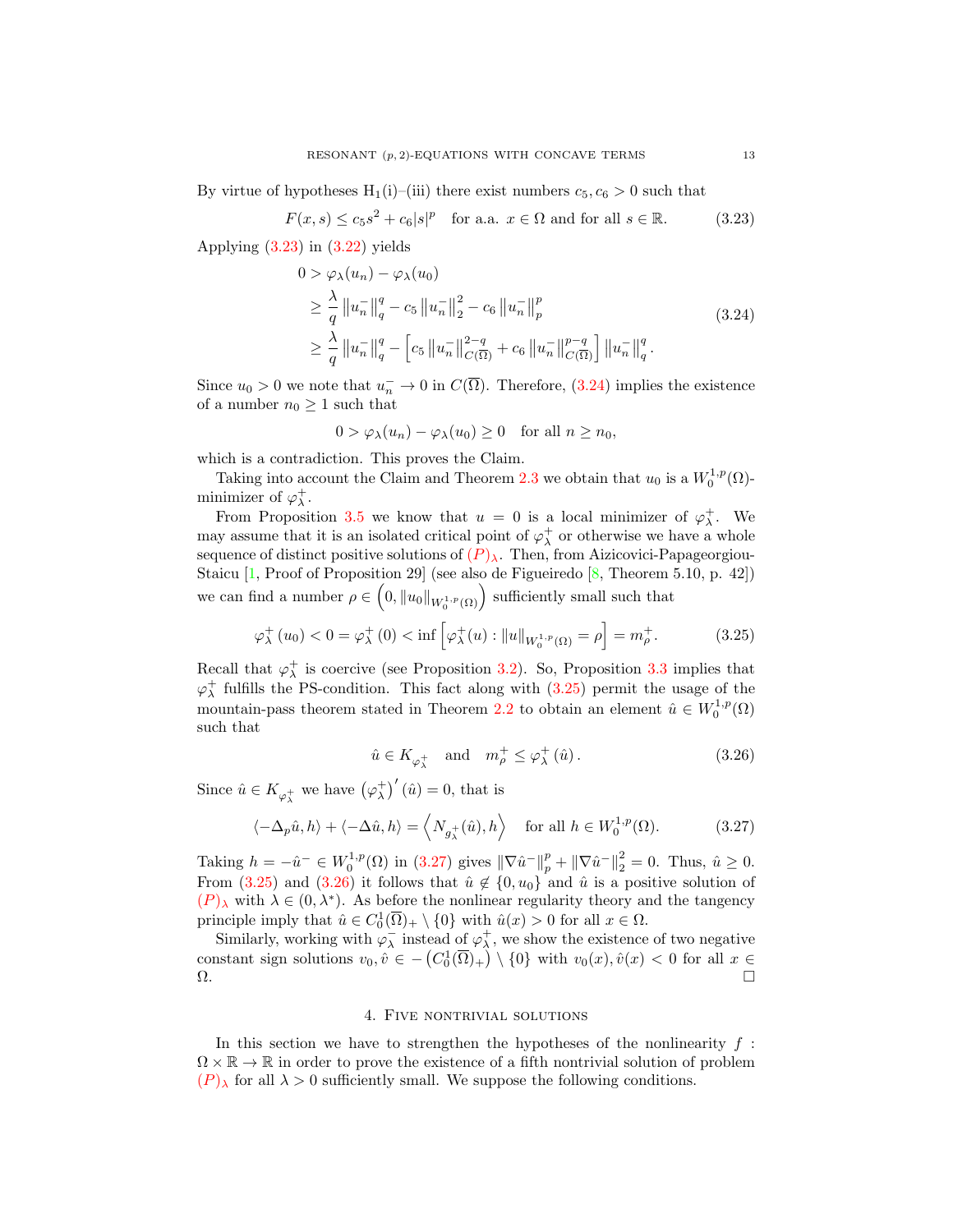- $H_2$ :  $f: \Omega \times \mathbb{R} \to \mathbb{R}$  is a measurable function such that  $f(x, 0) = 0$  for a.a.  $x \in \Omega$ ,  $f(x, \cdot) \in C^1(\mathbb{R})$  and
	- (i)  $|f'_s(x,s)| \leq a(x) (1+|s|^{p-2})$  for a.a.  $x \in \Omega$ , for all  $s \in \mathbb{R}$ , and with  $a \in L^{\infty}(\Omega)_{+};$
	- (ii)  $\limsup_{s\to\pm\infty}\frac{f(x,s)}{|s|^{p-2}s}$  $\frac{f(x,s)}{|s|^{p-2}s} \leq \hat{\lambda}_1(p)$  uniformly for a.a.  $x \in \Omega$  and there exists  $\xi_0 > 0$  such that
		- $f(x, s)s pF(x, s) \geq -\xi_0$  for a.a.  $x \in \Omega$  and for all  $s \in \mathbb{R}$ ,

where  $F(x, s) = \int_0^s f(x, t) dt$ ;

(iii) there exist an integer  $m \geq 3$  such that

$$
f'_{s}(x,0) \in \left[\hat{\lambda}_{m}(2), \hat{\lambda}_{m+1}(2)\right]
$$
 a.e. in  $\Omega$ ,

with  $f'_s(\cdot, 0) \neq \hat{\lambda}_m(2), f'_s(\cdot, 0) \neq \hat{\lambda}_{m+1}(2)$  and

$$
f'_s(x,0) = \lim_{s \to 0} \frac{f(x,s)}{s}
$$
 uniformly for a.a.  $x \in \Omega$ ;

(iv) 
$$
|F(x, s)| \leq \frac{\hat{\lambda}_{m+1}(2)}{2}s^2 + \frac{\hat{\lambda}_{1}(p)}{p}|s|^p
$$
 for a.a.  $x \in \Omega$  and for all  $s \in \mathbb{R}$ .

**Remark 4.1.** The differentiability of  $f(x, \cdot)$  along with hypothesis  $H_2(i)$  imply that  $f(x, \cdot)$  is locally Lipschitz.

Let

$$
V_m = \bigoplus_{i=1}^m E\left(\hat{\lambda}_i(2)\right) \quad \text{and} \quad W_m = W_0^{1,p}(\Omega) \cap V_m^{\perp}.
$$

Then we have

$$
W_0^{1,p}(\Omega) = V_m \bigoplus W_m \quad \text{and} \quad d_m = \dim V_m < \infty.
$$

In what follows let

$$
\partial B_{\rho}^{m} = \left\{ u \in V_m : ||u||_{W_0^{1,p}(\Omega)} = \rho \right\}, \rho > 0.
$$

<span id="page-13-1"></span>**Proposition 4.2.** If hypotheses  $H_2$  hold, then we can find  $\lambda_0^* \in (0, \lambda^*]$ , where  $\lambda^* > 0$  is as in Proposition [3.4,](#page-8-4) such that for all  $\lambda \in (0, \lambda_0^*)$  there exists a number  $\rho = \rho(\lambda) > 0$  for which

<span id="page-13-0"></span>
$$
\sup\left[\varphi_{\lambda}(u):u\in\partial B_{\rho}^{m}\right]<0.
$$

*Proof.* Let  $\eta(x) = f'_s(x, 0)$ . Given  $\varepsilon > 0$ , by virtue of hypotheses H<sub>2</sub>(i),(iii), there exists a number  $c_7 = c_7(\varepsilon) > 0$  such that

$$
F(x,s) \ge \frac{1}{2} \left( \eta(x) - \varepsilon \right) s^2 - c_7 |s|^p \quad \text{for a.a. } x \in \Omega \text{ and for all } s \in \mathbb{R}.
$$
 (4.1)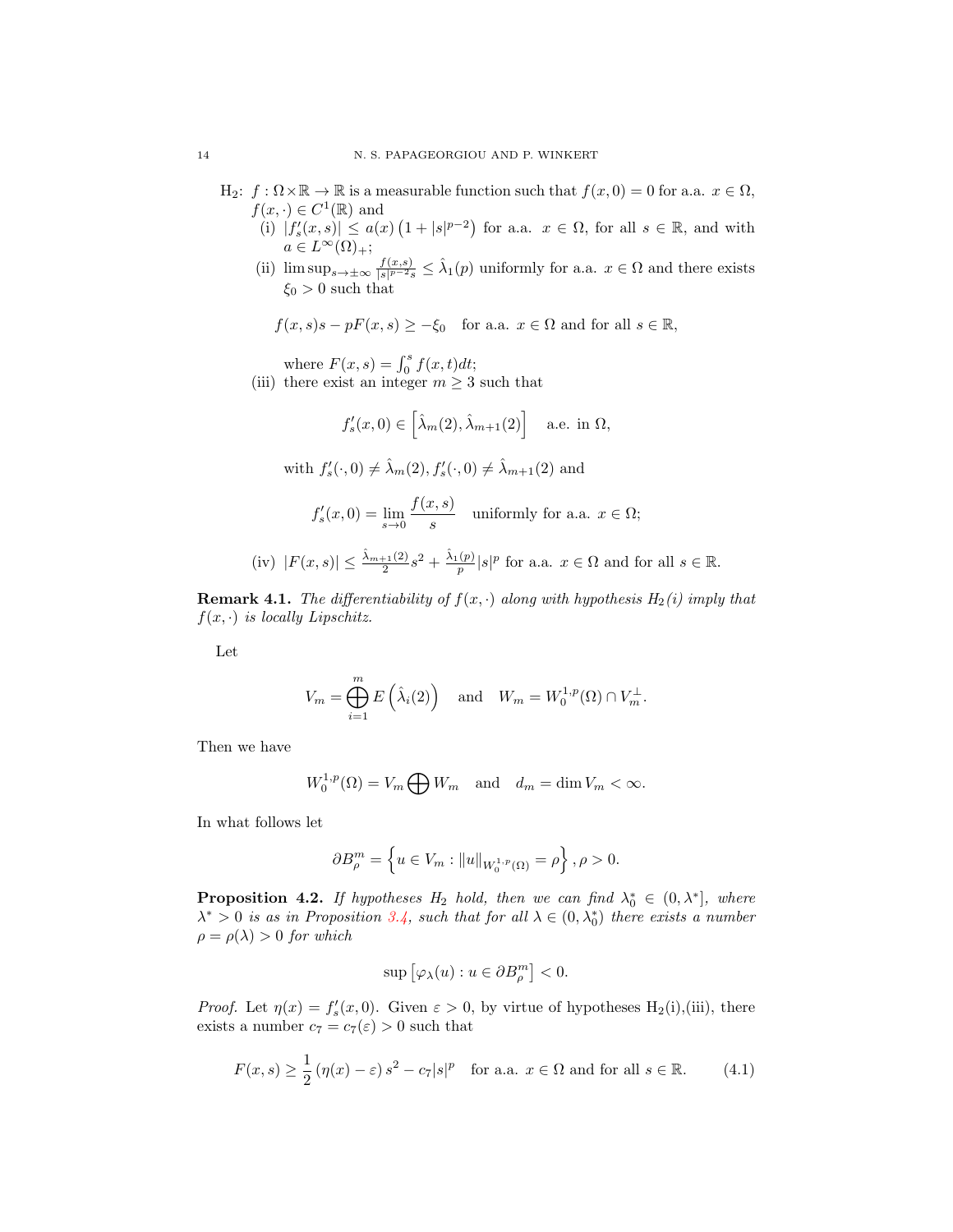Taking into account [\(4.1\)](#page-13-0) we obtain for  $u \in V_m$ 

$$
\varphi_{\lambda}(u) = \frac{1}{p} \|\nabla u\|_{p}^{p} + \frac{1}{2} \|\nabla u\|_{2}^{2} + \frac{\lambda}{q} \|u\|_{q}^{q} - \int_{\Omega} F(x, u) dx
$$
  
\n
$$
\leq \frac{1}{p} \|\nabla u\|_{p}^{p} + \frac{1}{2} \|\nabla u\|_{2}^{2} + \frac{\lambda}{q} \|u\|_{q}^{q} - \frac{1}{2} \int_{\Omega} \eta(x) u^{2} dx
$$
  
\n
$$
+ \frac{\varepsilon}{2} \|u\|_{2}^{2} + c_{7} \|u\|_{p}^{p}
$$
  
\n
$$
= \frac{1}{2} \left[ \|\nabla u\|_{2}^{2} - \int_{\Omega} \eta(x) u^{2} dx + \varepsilon \|u\|_{2}^{2} \right]
$$
  
\n
$$
+ \left[ \frac{1}{p} \|\nabla u\|_{p}^{p} + \frac{\lambda}{q} \|u\|_{q}^{q} + c_{7} \|u\|_{p}^{p} \right].
$$
\n(4.2)

Because of  $u \in V_m$  and due to hypothesis  $H_2(iii)$  along with Lemma [2.6\(](#page-3-3)b) we verify that

<span id="page-14-0"></span>
$$
\|\nabla u\|_2^2 - \int_{\Omega} \eta(x)u^2 dx \leq -\hat{\xi}_1 \|u\|_{H_0^1(\Omega)}^2.
$$

Since  $V_m$  is finite dimensional it is clear that all norms of  $V_m$  are equivalent. There-fore, from [\(4.2\)](#page-14-0) and for  $\varepsilon > 0$  sufficiently small, we have

$$
\varphi_{\lambda}(u) \leq -c_{8} \|u\|_{W_{0}^{1,p}(\Omega)}^{2} + c_{9} \left(\lambda \|u\|_{W_{0}^{1,p}(\Omega)}^{q} + \|u\|_{W_{0}^{1,p}(\Omega)}^{p}\right)
$$
  
= 
$$
\left[ -c_{8} + c_{9} \left(\lambda \|u\|_{W_{0}^{1,p}(\Omega)}^{q-2} + \|u\|_{W_{0}^{1,p}(\Omega)}^{p-2}\right) \right] \|u\|_{W_{0}^{1,p}(\Omega)}^{2}
$$

for some  $c_8 = c_8(\varepsilon)$ ,  $c_9 > 0$ .

We consider the function  $\hat{\beta}_{\lambda}(t) = \lambda t^{q-2} + t^{p-2}$  and recall that  $q < 2 < p$ . As in the proof of Proposition [3.4](#page-8-4) we can find  $\hat{\lambda}^* > 0$  such that for all  $\lambda \in (0, \hat{\lambda}^*)$  there exists  $\rho = \rho(\lambda) > 0$  for which

$$
\varphi_{\lambda}(u) < 0
$$
 for all  $u \in \partial B_{\rho}^{m}$ .

Taking  $\lambda_0^* = \min \{ \hat{\lambda}^*, \lambda^* \}$  proves the assertion of the proposition.

 $\Box$ 

We have another useful result.

<span id="page-14-1"></span>**Proposition 4.3.** Let hypotheses  $H_2$  be satisfied and let  $\lambda > 0$ . Then there holds  $\varphi_{\lambda}\big|_{W_m}\geq 0.$ 

*Proof.* Taking into accout  $(2.2)$ ,  $(2.4)$  as well as hypothesis  $H_2(iv)$  we have for  $u \in W_m$ 

$$
\varphi_{\lambda}(u) = \frac{1}{p} \|\nabla u\|_{p}^{p} + \frac{1}{2} \|\nabla u\|_{2}^{2} + \frac{\lambda}{q} \|u\|_{q}^{q} - \int_{\Omega} F(x, u) dx
$$
  
\n
$$
\geq \frac{1}{p} \left[ \|\nabla u\|_{p}^{p} - \hat{\lambda}_{1}(p) \|u\|_{p}^{p} \right] + \frac{1}{2} \left[ \|\nabla u\|_{2}^{2} - \hat{\lambda}_{m+1}(2) \|u\|_{2}^{2} \right]
$$
  
\n
$$
\geq 0.
$$

Now we are ready to prove the complete multiplicity theorem concerning problem  $(P)$  $(P)$  $(P)$ <sub>λ</sub> for all  $\lambda > 0$  sufficiently small.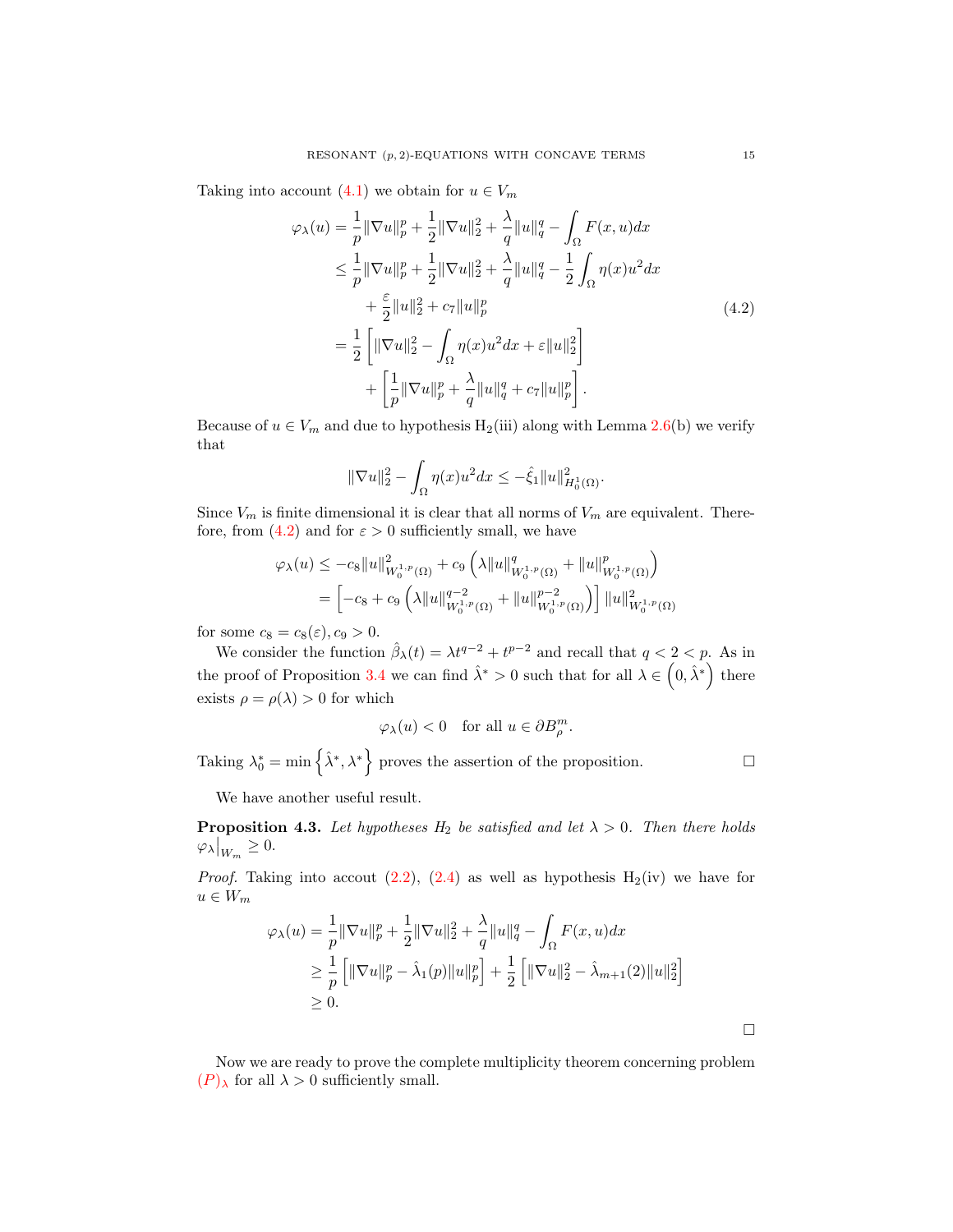**Theorem 4.4.** If hypotheses  $H_2$  hold, then there exists  $\lambda_0^* > 0$  such that for all  $\lambda \in (0, \lambda_0^*]$  problem  $(P)_{\lambda}$  $(P)_{\lambda}$  $(P)_{\lambda}$  admits at least five distinct nontrivial solutions

$$
u_0, \hat{u} \in C_0^1(\overline{\Omega})_+ \setminus \{0\}, \quad v_0, \hat{v} \in -\left(C_0^1(\overline{\Omega})_+\right) \setminus \{0\}, \quad \text{and} \quad y_0 \in C_0^1(\overline{\Omega}) \setminus \{0\}
$$

such that

$$
u_0(x), \hat{u}(x) > 0
$$
 for all  $x \in \Omega$  and  $v_0(x), \hat{v}(x) < 0$  for all  $x \in \Omega$ .

Proof. As it is always the case in multiplicity theorems, we assume that the energy functional  $\varphi_{\lambda}$  has a finite critical set or otherwise we already have a fifth solution and so we are done (recall that the critical points of the energy functional are solutions of our problem). From Proposition [3.6](#page-10-3) we know that we can find  $\lambda^* > 0$ such that for all  $\lambda \in (0, \lambda^*)$  problem  $(P)_{\lambda}$  $(P)_{\lambda}$  $(P)_{\lambda}$  has at least four nontrivial constant sign solutions

$$
u_0, \hat{u} \in C_0^1(\overline{\Omega})_+ \setminus \{0\}
$$
 and  $v_0, \hat{v} \in -\left(C_0^1(\overline{\Omega})_+\right) \setminus \{0\}$ 

such that

$$
u_0(x), \hat{u}(x) > 0
$$
 for all  $x \in \Omega$  and  $v_0(x), \hat{v}(x) < 0$  for all  $x \in \Omega$ .

From Proposition [3.6](#page-10-3) we know that  $u_0$  and  $v_0$  are local minimizers of  $\varphi_\lambda$ . Hence, due to  $(2.5)$ ,

$$
C_k(\varphi_\lambda, u_0) = C_k(\varphi_\lambda, v_0) = \delta_{k,0} \mathbb{Z} \quad \text{for all } k \ge 0.
$$
 (4.3)

Furthermore, the proof of Proposition [3.6](#page-10-3) shows that  $\hat{u} \in C_0^1(\overline{\Omega})_+ \setminus \{0\}$  and  $\hat{v} \in$  $-(C_0^1(\overline{\Omega})_+) \setminus \{0\}$  are critical points of  $\varphi_\lambda^+$  and  $\varphi_\lambda^-$ , respectively, of mountain-pass type such that

<span id="page-15-2"></span><span id="page-15-1"></span><span id="page-15-0"></span>
$$
0 < m_{\rho}^{+} \leq \varphi_{\lambda}(\hat{u}) \quad \text{and} \quad 0 < m_{\rho}^{-} \leq \varphi_{\lambda}(\hat{v}). \tag{4.4}
$$

Since  $\varphi_{\lambda}$  is coercive (see Proposition [3.2\)](#page-5-0), it is bounded from below. This fact along with Propositions [4.2,](#page-13-1) [4.3](#page-14-1) imply the existence of  $\lambda_0^* \in (0, \lambda^*]$  such that for all  $\lambda \in (0, \lambda_0^*) \varphi_{\lambda}$  fulfills the assumptions of Theorem 3.1 in Perera [\[22\]](#page-16-11). Hence, we can find  $y_0 \in W_0^{1,p}(\Omega)$  such that

$$
y_0 \in K_{\varphi_\lambda}, \quad \varphi_\lambda(y_0) < 0 = \varphi_\lambda(0), \quad \text{and} \quad C_{d_m-1}(\varphi_\lambda, y_0) \neq 0.
$$
 (4.5)

From [\(4.5\)](#page-15-0) it follows that  $y_0$  is a nontrivial solution of  $(P)_{\lambda}$  $(P)_{\lambda}$  $(P)_{\lambda}$  for all  $\lambda \in (0, \lambda_0^*)$ . Since  $m \geq 3$  we note that  $d_m - 1 \geq 2$ . Therefore, from [\(4.3\)](#page-15-1) and [\(4.5\)](#page-15-0) we conclude that  $y_0 \notin \{u_0, v_0\}$  and from [\(4.4\)](#page-15-2) and [\(4.5\)](#page-15-0) it follows that  $y_0 \notin \{\hat{u}, \hat{v}\}\$ . Finally, as before, the nonlinear regularity theory implies  $y_0 \in C_0^1(\overline{\Omega}) \setminus \{0\}$ . This finishes the  $\Box$ 

**Remark 4.5.** In contrast to the problems where the concavity enters in the nonlinearity with a positive sign (see Gasiński-Papageorgiou  $[12]$  and Hu-Papageorgiou [\[14\]](#page-16-7)), here we are unable to show that the fifth solution  $y_0$  is nodal. It is an interesting open problem whether  $y_0$  has changing sign. Finally, we mention that we could have used the differential operator  $-\Delta_p u - \mu \Delta u$  with  $\mu > 0$  without any problem. For simplicity in the presentation we have assumed that  $\mu = 1$ .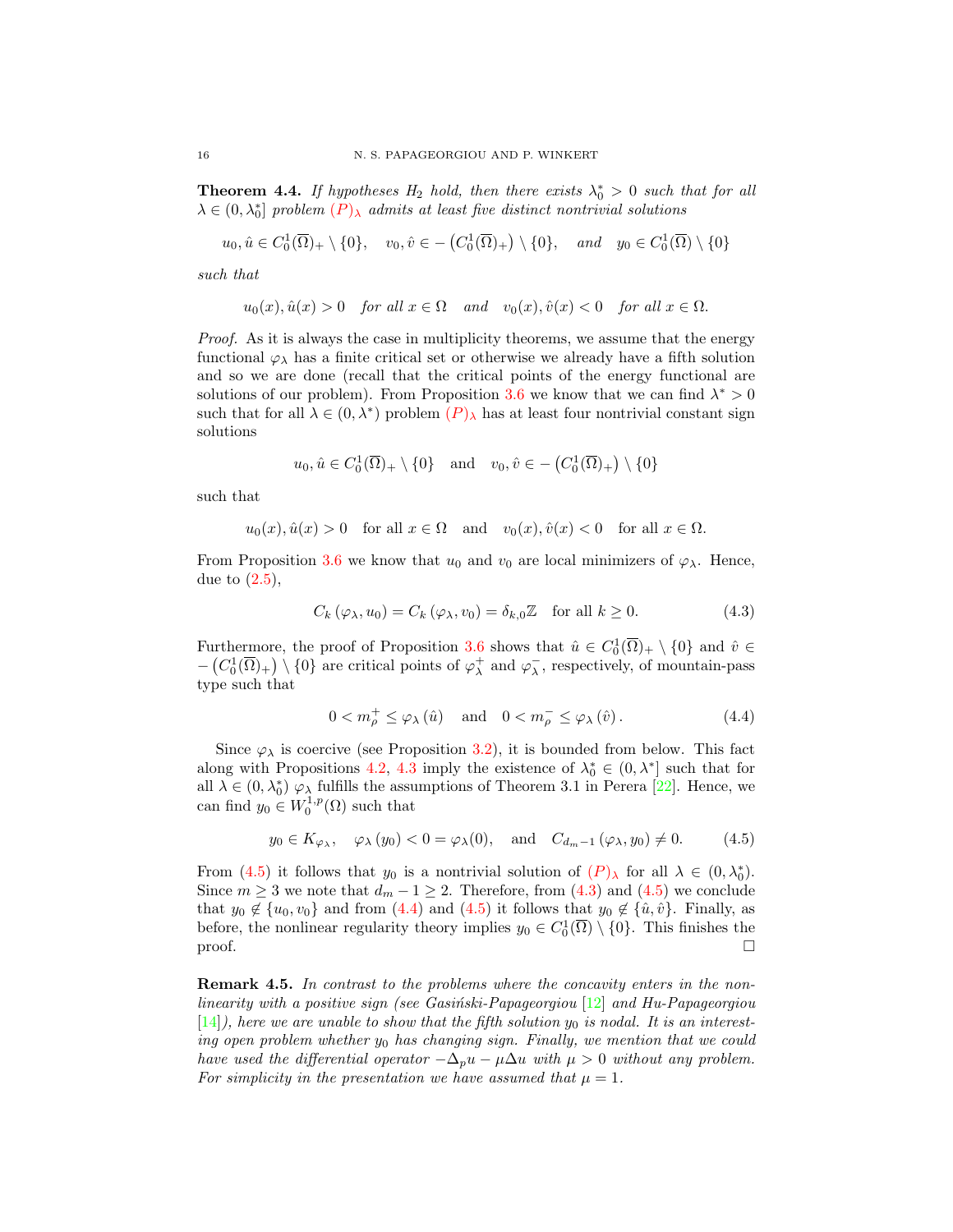#### **REFERENCES**

- <span id="page-16-23"></span>[1] S. Aizicovici, N. S. Papageorgiou, V. Staicu, "Degree Theory for Operators of Monotone Type and Nonlinear Elliptic Equations with Inequality Constraints", Mem. Amer. Math. Soc., Vol. 196, no. 915, 2008.
- <span id="page-16-14"></span>[2] S. Aizicovici, N. S. Papageorgiou, V. Staicu, On p-superlinear equations with a nonhomogeneous differential operator, NoDEA Nonlinear Differential Equations Appl. 20 (2013), no. 2, 151–175.
- <span id="page-16-0"></span>[3] A. Ambrosetti, H. Brezis, G. Cerami, Combined effects of concave and convex nonlinearities in some elliptic problems, J. Funct. Anal. 122 (1994), no. 2, 519–543.
- <span id="page-16-1"></span>[4] T. Bartsch, M. Willem, On an elliptic equation with concave and convex nonlinearities, Proc. Amer. Math. Soc. 123 (1995), no. 11, 3555-3561.
- <span id="page-16-12"></span>[5] V. Benci, P. D'Avenia, D. Fortunato, L. Pisani, Solitons in several space dimensions: Derrick's problem and infinitely many solutions, Arch. Ration. Mech. Anal. 154 (2000), no. 4, 297–324.
- <span id="page-16-17"></span>[6] H. Brezis and L. Nirenberg,  $H^1$  versus  $C^1$  local minimizers, C. R. Acad. Sci. Paris Sér. I Math. **317** (1993), no. 5, 465-472.
- <span id="page-16-13"></span>[7] L. Cherfils, Y. Il'yasov, On the stationary solutions of generalized reaction diffusion equations with  $p\&q$ -Laplacian, Commun. Pure Appl. Anal. 4 (2005), no. 1, 9–22.
- <span id="page-16-24"></span>[8] D. G. de Figueiredo, "Lectures on the Ekeland variational principle with applications and detours", Published for the Tata Institute of Fundamental Research, vol. 81, Bombay, 1989.
- <span id="page-16-9"></span>[9] F. O. de Paiva, E. Massa, Multiple solutions for some elliptic equations with a nonlinearity concave at the origin, Nonlinear Anal.  $66$  (2007), no. 12, 2940–2946.
- <span id="page-16-4"></span>[10] J. P. García Azorero, I. Peral Alonso, J. J. Manfredi, Sobolev versus Hölder local minimizers and global multiplicity for some quasilinear elliptic equations, Commun. Contemp. Math. 2 (2000), no. 3, 385–404.
- <span id="page-16-19"></span>[11] L. Gasiński, N. S. Papageorgiou, "Nonlinear Analysis", Chapman & Hall/CRC, Boca Raton, 2006.
- <span id="page-16-5"></span>[12] L. Gasiński, N. S. Papageorgiou, *Multiple solutions for nonlinear Dirichlet problems with* concave terms, Math. Scand. 113 (2014), 206–247.
- <span id="page-16-6"></span>[13] Z. Guo, Z. Zhang,  $W^{1,p}$  versus  $C^1$  local minimizers and multiplicity results for quasilinear elliptic equations, J. Math. Anal. Appl.  $286$  (2003), no. 1, 32-50.
- <span id="page-16-7"></span>[14] S. Hu, N. S. Papageorgiou, Multiplicity of solutions for parametric p-Laplacian equations with nonlinearity concave near the origin, Tohoku Math. J.  $(2)$  62 (2010), no. 1, 137–162.
- <span id="page-16-15"></span>[15] O. A. Ladyzhenskaya and N. N. Ural'tseva, "Linear and Quasilinear Elliptic Equations", Academic Press, New York, 1968.
- <span id="page-16-16"></span>[16] G. M. Lieberman, Boundary regularity for solutions of degenerate elliptic equations, Nonlinear Anal. 12 (1988) no. 11, 1203–1219.
- <span id="page-16-2"></span>[17] S. Li, S. Wu, H.-S. Zhou, Solutions to semilinear elliptic problems with combined nonlinearities, J. Differential Equations 185 (2002), no. 1, 200–224.
- <span id="page-16-21"></span>[18] S. A. Marano, N. S. Papageorgiou, Constant-sign and nodal solutions of coercive  $(p, q)$ -Laplacian problems, Nonlinear Anal.  $77$  (2013), no. 118-129.
- <span id="page-16-8"></span>[19] S. A. Marano, N. S. Papageorgiou, Positive solutions to a Dirichlet problem with p-Laplacian and concave-convex nonlinearity depending on a parameter, Commun. Pure Appl. Anal. 12 (2013), no. 2, 815–829.
- <span id="page-16-20"></span>[20] N. S. Papageorgiou, S. T. Kyritsi, "Handbook of Applied Analysis", Springer, New York, 2009.
- <span id="page-16-10"></span>[21] N. S. Papageorgiou, V. Rădulescu, Semilinear Neumann problems with indefinite and unbounded potential and crossing nonlinearity, Contemp. Math. 595, Amer. Math. Soc., Providence, RI, (2013), 293–315.
- <span id="page-16-11"></span>K. Perera, Multiplicity results for some elliptic problems with concave nonlinearities, J. Differential Equations 140 (1997), no. 1, 133–141.
- <span id="page-16-22"></span>[23] P. Pucci, J. Serrin, "The Maximum Principle", Birkhäuser Verlag, Basel, 2007.
- <span id="page-16-3"></span>[24] Z.-Q. Wang, Nonlinear boundary value problems with concave nonlinearities near the origin, NoDEA Nonlinear Differential Equations Appl. 8 (2001), no. 1, 15–33.
- <span id="page-16-18"></span>[25] P. Winkert, Local  $C^1(\overline{\Omega})$ -minimizers versus local  $W^{1,p}(\Omega)$ -minimizers of nonsmooth functionals, Nonlinear Anal. 72 (2010), no. 11, 4298–4303.